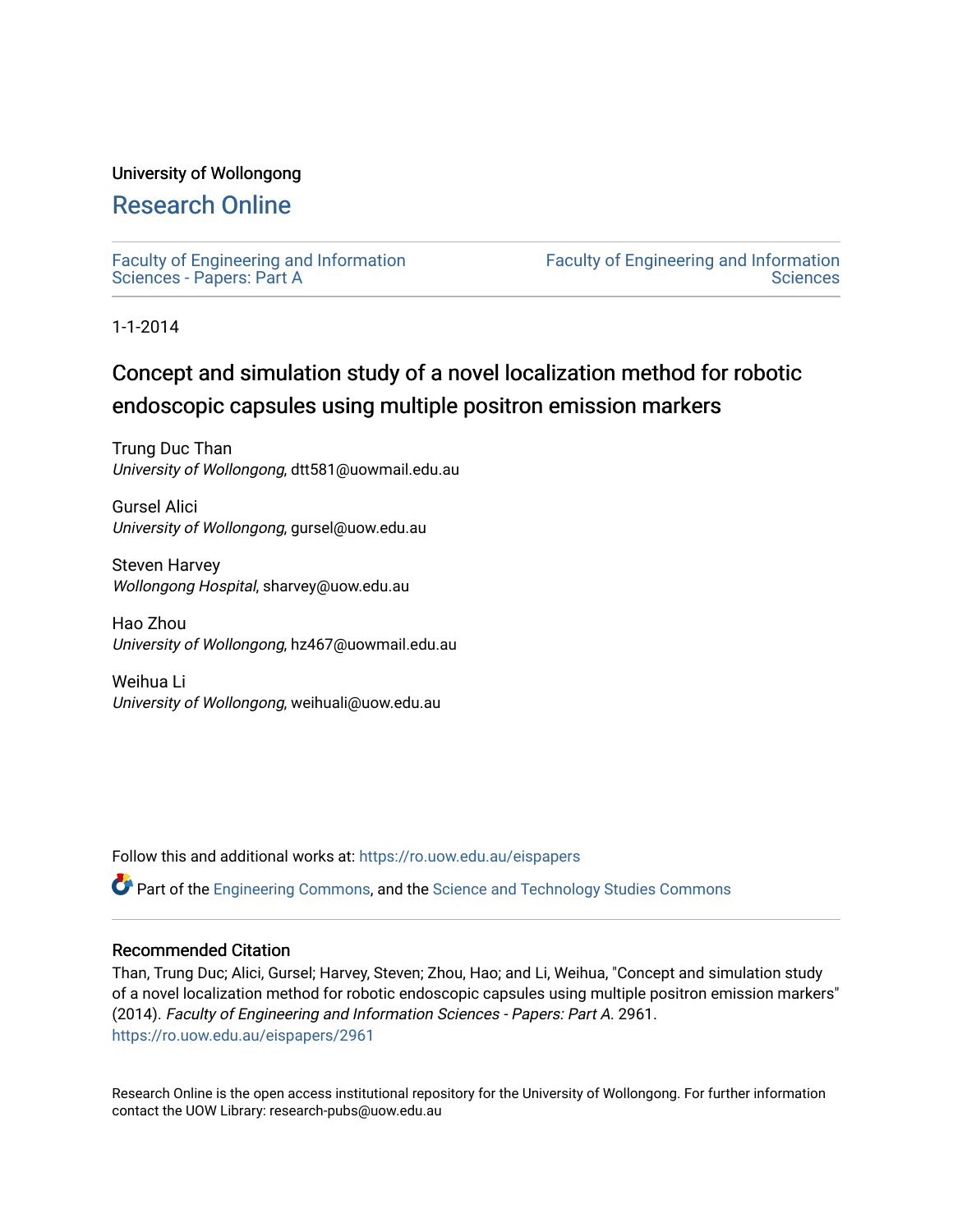# Concept and simulation study of a novel localization method for robotic endoscopic capsules using multiple positron emission markers

# **Abstract**

Purpose: Over the last decade, wireless capsule endoscope has been the tool of choice for noninvasive inspection of the gastrointestinal tract, especially in the small intestine. However, the latest clinical products have not been equipped with a sufficiently accurate localization system which makes it difficult to determine the location of intestinal abnormalities, and to apply follow-up interventions such as biopsy or drug delivery. In this paper, the authors present a novel localization method based on tracking three positron emission markers embedded inside an endoscopic capsule. Methods: Three spherical 22Na markers with diameters of less than 1 mm are embedded in the cover of the capsule. Gamma ray detectors are arranged around a patient body to detect coincidence gamma rays emitted from the three markers. The position of each marker can then be estimated using the collected data by the authors' tracking algorithm which consists of four consecutive steps: a method to remove corrupted data, an initialization method, a clustering method based on the Fuzzy C-means clustering algorithm, and a failure prediction method. Results: The tracking algorithm has been implemented in MATLAB utilizing simulation data generated from the Geant4 Application for Emission Tomography toolkit. The results show that this localization method can achieve real-time tracking with an average position error of less than 0.4 mm and an average orientation error of less than 2°. Conclusions: The authors conclude that this study has proven the feasibility and potential of the proposed technique in effectively determining the position and orientation of a robotic endoscopic capsule.

# Keywords

markers, method, robotic, endoscopic, capsules, multiple, positron, concept, simulation, study, novel, emission, localization

# **Disciplines**

Engineering | Science and Technology Studies

# Publication Details

Than, T. Duc., Alici, G., Harvey, S., Zhou, H. & Li, W. (2014). Concept and simulation study of a novel localization method for robotic endoscopic capsules using multiple positron emission markers. Medical Physics, 41 (7), 072501-1-072501-14.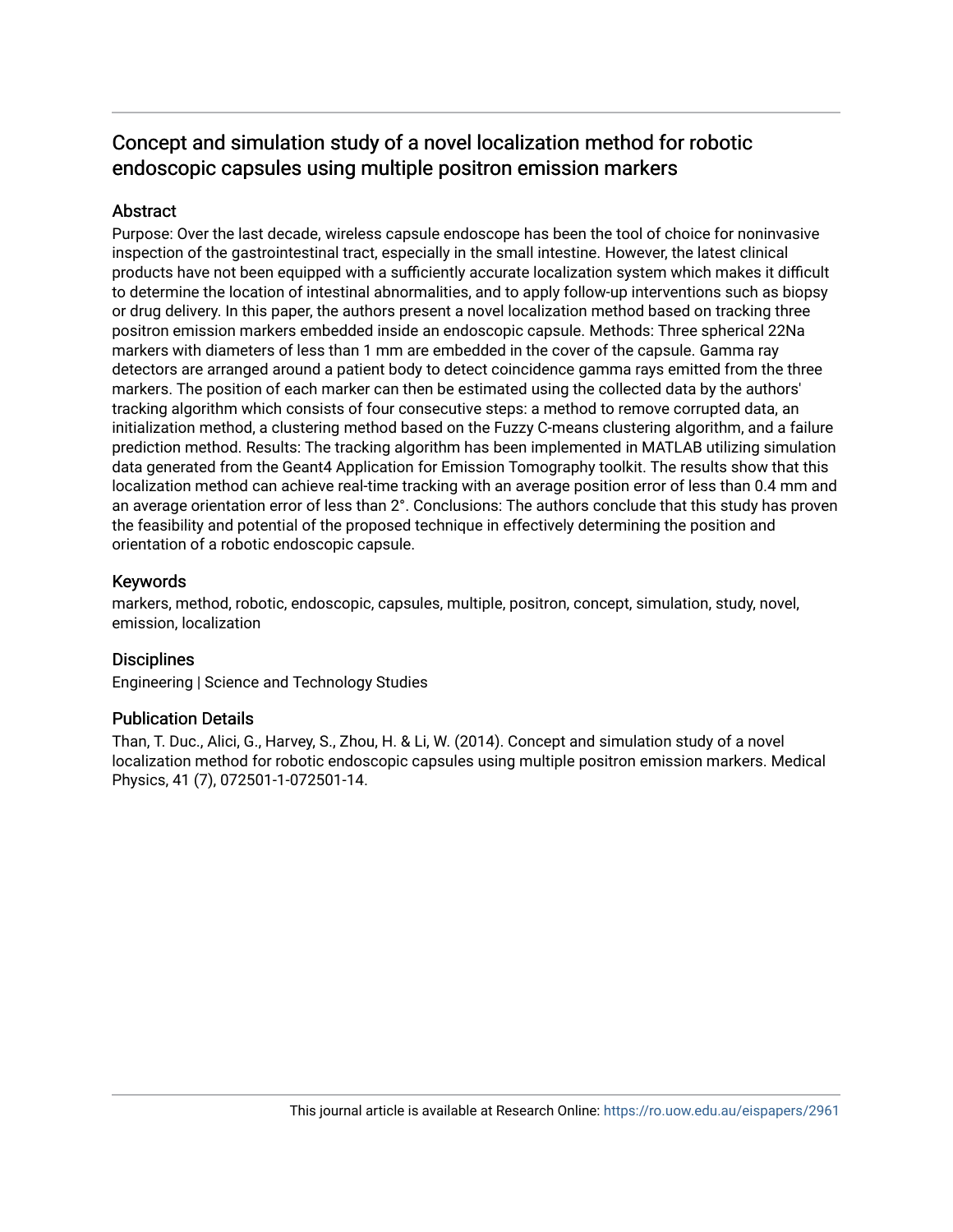# Concept and simulation study of a novel localization method for robotic endoscopic capsules using multiple positron emission markers<sup>[a\)](#page-32-0)</sup>

Trung Duc Than<sup>[b\)](#page-32-1)</sup> and Gursel Alici<sup>[c\)](#page-32-2)</sup>

*School of Mechanical, Materials and Mechatronic Engineering,* <sup>5</sup> *University of Wollongong, New South Wales, 2522, Australia*

Steven Harvey<sup>[d\)](#page-32-3)</sup>

*Department of Nuclear Medicine, Wollongong Hospital, New South Wales, 2500, Australia*

Hao Zhou[e\)](#page-32-4) and Weihua Li[f\)](#page-32-5)

<sup>10</sup> *School of Mechanical, Materials and Mechatronic Engineering, University of Wollongong, New South Wales, 2522, Australia*

(Dated: 27 February 2014)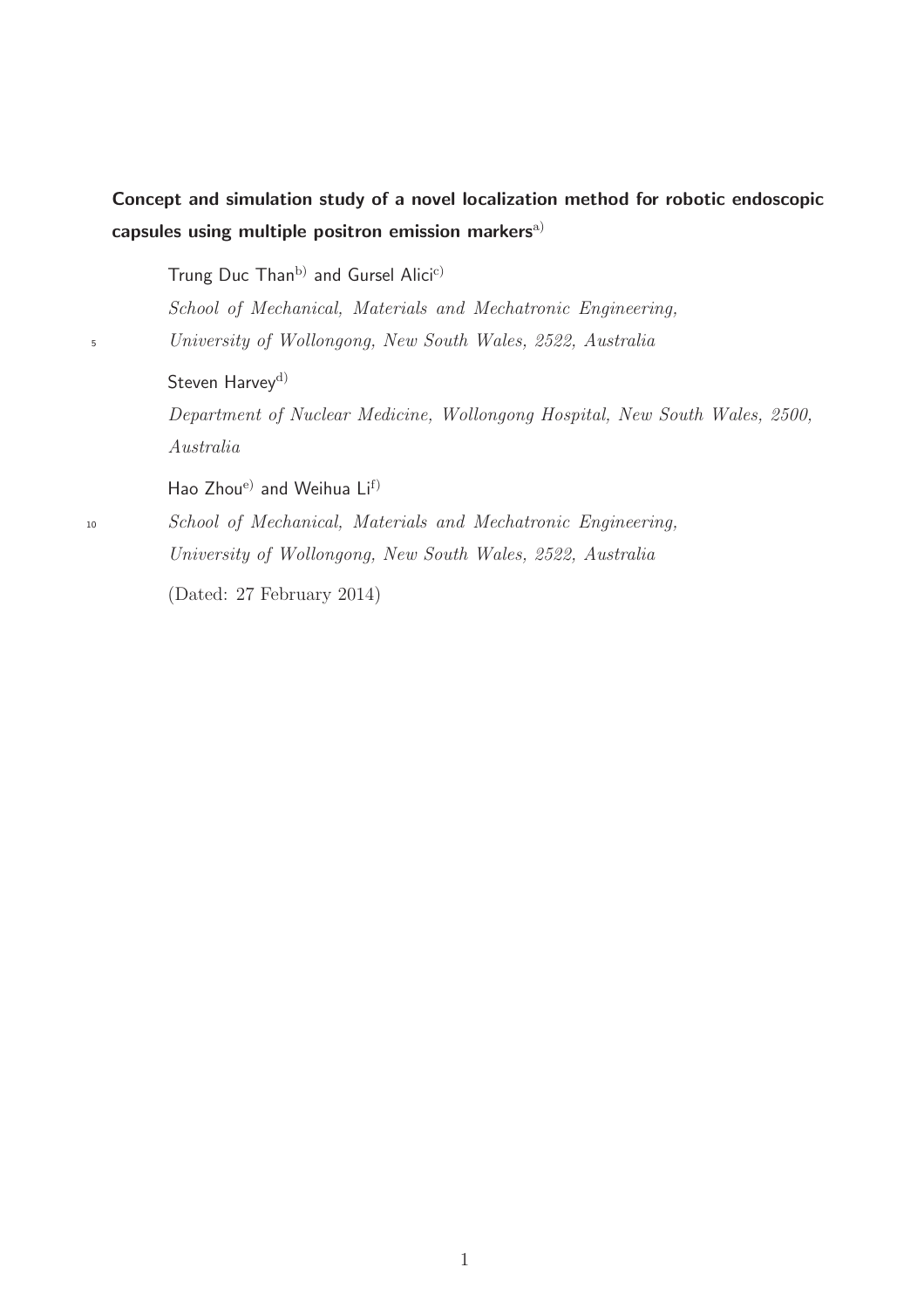Purpose: Over the last decade, wireless capsule endoscope has been the tool of choice for non-invasive inspection of the gastrointestinal tract, especially in the small intes-<sup>15</sup> tine. However, the latest clinical products have not been equipped with a sufficiently accurate localization system which makes it difficult to determine the location of intestinal abnormalities, and to apply follow-up interventions such as biopsy or drug delivery. In this paper, we present a novel localization method based on tracking three positron emission markers embedded inside an endoscopic capsule.

20 **Methods:** Three spherical  $^{22}Na$  markers with diameters of less than 1mm are embedded in the cover of the capsule. Gamma ray detectors are arranged around a patient body to detect coincidence gamma rays emitted from the three markers. The position of each marker can then be estimated using the collected data by our tracking algorithm which consists of four consecutive steps: a method to remove corrupted <sup>25</sup> data, an initialization method, a clustering method based on the Fuzzy C-means clustering algorithm, and a failure prediction method.

Results: The tracking algorithm has been implemented in Matlab utilizing simulation data generated from the GATE (Geant4 Application for Emission Tomography) toolkit. The results show that this localization method can achieve real-time tracking <sup>30</sup> with an average position error of less than 0.4mm and an average orientation error of less than  $2^\circ$ .

> Conclusions: We conclude that this study has proven the feasibility and potential of the proposed technique in effectively determining the position and orientation of a robotic endoscopic capsule.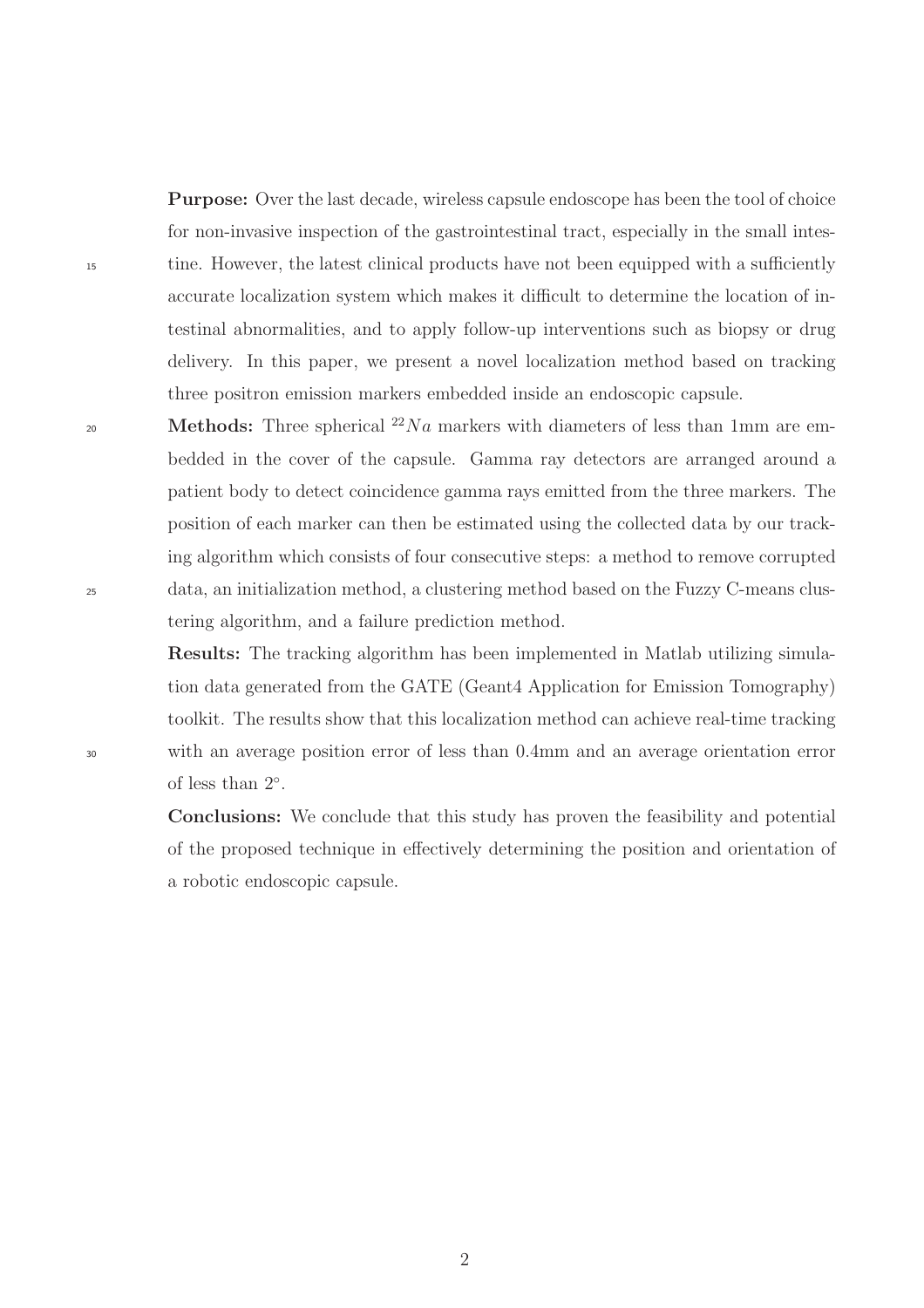## <sup>35</sup> I. INTRODUCTION

A Wireless Capsule Endoscope (WCE), being a non-invasive and well-tolerated diagnostic tool, has been a preferred choice to investigate abnormalities in the Gastrointestinal (GI) tract since its introduction in 2000<sup>[1](#page-32-6)</sup>. Over a million of examinations using WCE have been performed all over the world<sup>[2](#page-32-7)</sup>. Although many patients have benefited from these <sup>40</sup> examinations, deaths caused by GI diseases and disorders are still at a high rate. It was reported by the World Health Organization that there were more than 1.4 million deaths caused by stomach and colorectal cancer in 2009[3](#page-32-8) . The American Cancer Society also reports that approximately 50,000 people die each year in the United States due to colorectal cancer<sup>[4](#page-32-9)</sup>. Additionally, other site-specific GI diseases also impose substantial health burden on the <sup>45</sup> society. Therefore, the next generation of WCE is desired to have not only the diagnostic functionality, but also the therapeutic capabilities such as biopsy, targeted drug delivery, and micro surgery<sup> $5-7$  $5-7$ </sup>.

A major issue that constrains the progress to develop a fully robotic WCE is that it has not been equipped with an accurate localization system to provide both position and <sup>50</sup> orientation information of the capsule. With the latest version of WCE, the endoscopists are able to detect pathologies by reviewing the clear images of abnormalities in the GI tract. However, they are presently unable to locate the abnormalities accurately which, to some extent, limits the effectiveness of the diagnosis. One of the important information that the endoscopists need during the diagnosis is the distance that the capsule has travelled along <sup>55</sup> the GI tract. It would be possible to estimate this information and reconstruct the movement trajectory if the capsule is tracked continuously in real-time. Furthermore, in some cases, the endoscopists may want to return to the sites of interest for further diagnosis or followup interventions. Without accurate localization data, it is very difficult to accomplish this capability.

<sup>60</sup> Another limitation of the current commercial endoscopic capsules is their passive movement driven by natural peristalsis of the GI tract. Endowing the capsule with an active actuation system would speed up the endoscopic examination and minimize the possibility of missing symptoms. It would also greatly reduce the risks of retention<sup>[8](#page-32-12)</sup>. However, an active movement control for the capsule would not be accomplished without prompt feed-

<sup>65</sup> back provided by a localization system. This again emphasizes the significance of solving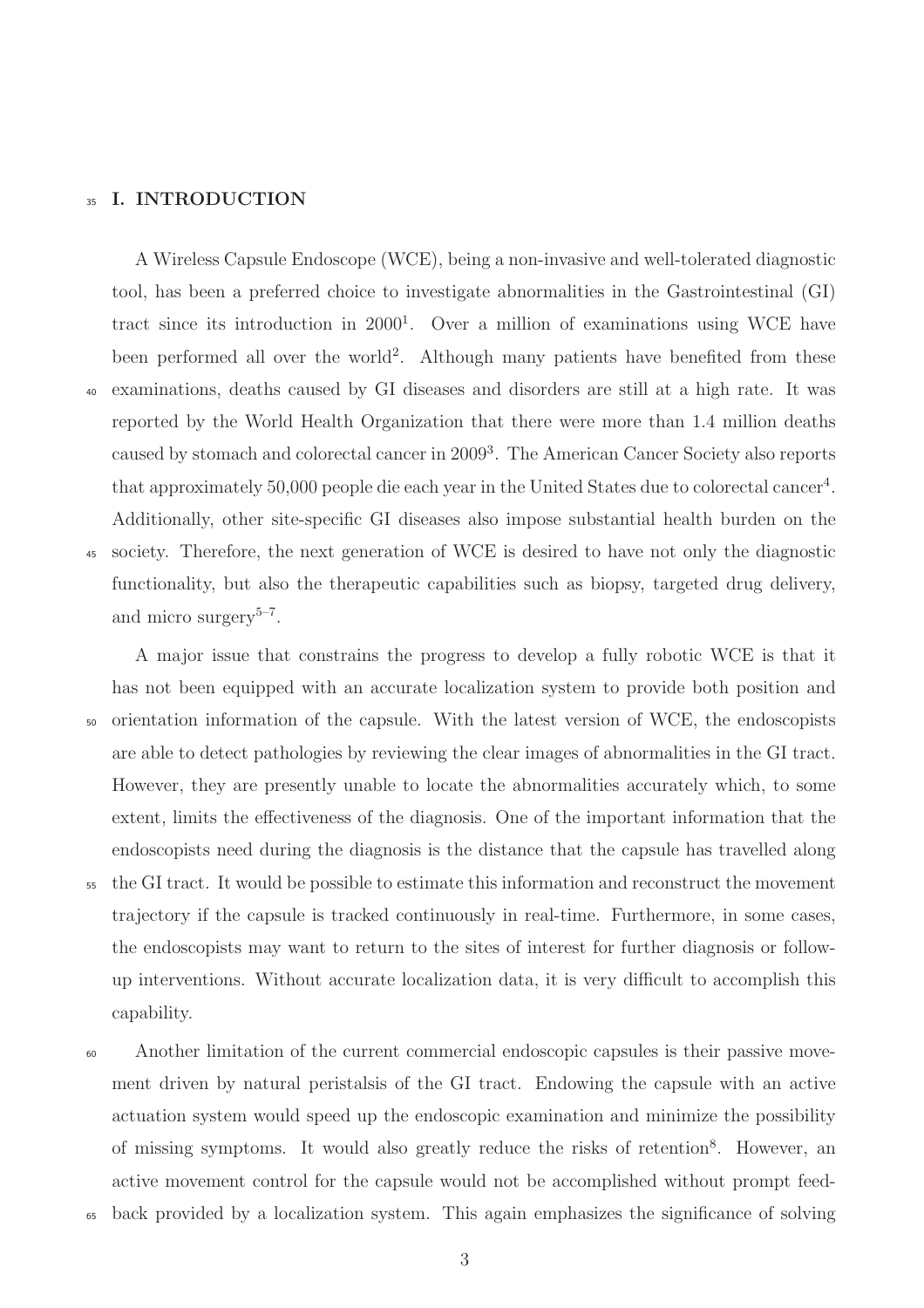the problem of localization as visual feedback via endoscopic images is not sufficient. For example, one of the most popular methods for controlling the movement of the capsule is to use an external magnetic field to move or rotate an internal permanent magnet integrated inside the capsule<sup>[9](#page-33-0)[,10](#page-33-1)</sup>. In this method, the position and orientation data are essential to align <sup>70</sup> or maintain stable link between the external magnetic field and the internal magnetic field; and to control the strength and direction of the external magnetic field.

A variety of localization methods for WCE have been proposed in the literature<sup>[11](#page-33-2)</sup>. The first idea was to utilize radio-frequency signals emitted from a capsule for transmission of endoscopic images<sup>[12](#page-33-3)</sup>. The signal strength of the received signals measured at eight antennas <sup>75</sup> placed on the patient abdomen was employed to estimate the position of the capsule. One advantage of this technique is that it does not occupy any additional space or consume any power of the capsule. However, the method is limited to 2D tracking with very low spatial resolution (an average position error of 37.7 mm).

Another popular technique is through tracking a permanent magnet embedded inside <sup>80</sup> a capsule. A magnetic sensor array is built around the patient's body to measure the magnetic flux intensities. Based on the mathematical relationship between the strength and the direction of the magnetic field and the position and orientation of the magnet, the localization parameters of the capsule can be computed by solving inverse equations. Although this method can achieve an orientation error of 1.6° and an average position error <sup>85</sup> of 1.8mm<sup>[13](#page-33-4)</sup>, the method is not compatible with the presence of magnetic actuation systems due to an interference between the two applied magnetic fields.

Several research efforts have been undertaken to find solutions for this important interference problem. The first solution is based on the fact that a low-frequency rotating magnetic field generated for actuation purpose does not influence a high-frequency alternating mag-<sup>90</sup> netic field of the localization system. Exciting coil arrays for generating high-frequency alternating magnetic field are used in conjunction with detecting coil arrays to track a res-onating coil enclosed inside the capsule<sup>[14](#page-33-5)[,15](#page-33-6)</sup>. The second idea is to place magnetic sensors inside the capsule to take advantage of the external magnetic field generated for actuation. Different approaches to measure this magnetic field have been proposed such as enclosing <sup>95</sup> four or six one-axis Hall-effect sensors in the capsule<sup>[16](#page-33-7)[,17](#page-33-8)</sup>; using only one 3-axis magnetic sen-sor<sup>[18](#page-33-9)</sup>; or utilizing Hall-effect sensors combined with a tri-axial accelerometer<sup>[19](#page-33-10)</sup>. A common

drawback of these methods is space requirement to install such cumbersome localization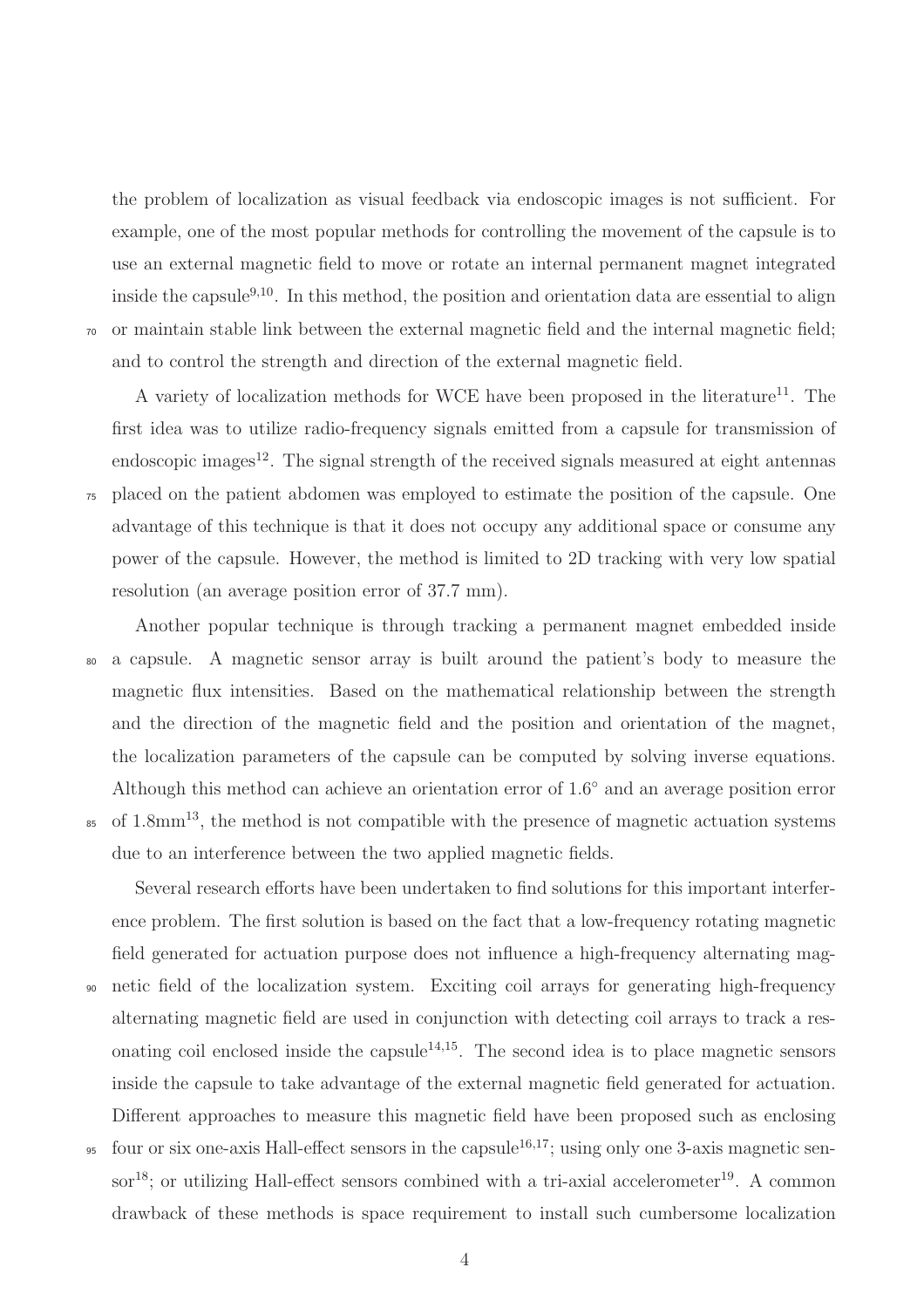mechanisms inside the capsule. In fact, the currently available capsules are already highly  $\text{compact}^{20}$  $\text{compact}^{20}$  $\text{compact}^{20}$ .

<sup>100</sup> In this paper, we propose a novel localization method for WCE based on tracking multiple radioactive positron emission markers attached in the capsule body. Each marker has a spherical shape with a maximum diameter of 1mm. The markers are placed in the plastic cover of the capsule as shown in Fig. [3.](#page-9-0) This method hardly occupies any additional space inside the capsule. In addition, zero battery consumption is also an advantage of this <sup>105</sup> localization method.

Tracking implanted positron emission markers has been studied by Xu et al.<sup>[21](#page-34-0)</sup> in order to track tumor motion during radiation therapy. In this paper, we extend this principle to the localization of WCEs. However, the relative distance between the markers in the capsule is closer than in the tumor which makes the clustering problem more challenging. Additionally, <sup>110</sup> the movement range of the capsule is larger than that of the tumor. A new effective tracking algorithm has been developed to determine the positions of the three markers. After implementing the algorithm using simulation data, the position and orientation of the capsule can be calculated in real-time with sub-millimeter accuracy. The proposed localization method would be compatible with different actuation mechanisms.

115 II. PRINCIPLE OF OPERATION AND SYSTEM DESIGN

# II.A. Principle of operation

In order to solve the localization problem for the WCE, three positron emission markers are embedded inside the capsule. The isotope confined in the marker decays and emits a positron. The emitted positron then encounters an electron from the environment. These <sup>120</sup> two particles mutually annihilate and generate two gamma rays (511 keV) in nearly collinear opposite directions. The distance that the positron has traveled before the annihilation event occurs is called positron range. Typically, it is within a few millimeters depending on the type of radioisotope. Consequently, in every localization run (50ms), hundreds (or thousands) of pairs of gamma rays in opposite directions are generated from the markers. <sup>125</sup> The number of gamma rays generated is dependent on the activity of the particular isotope

used.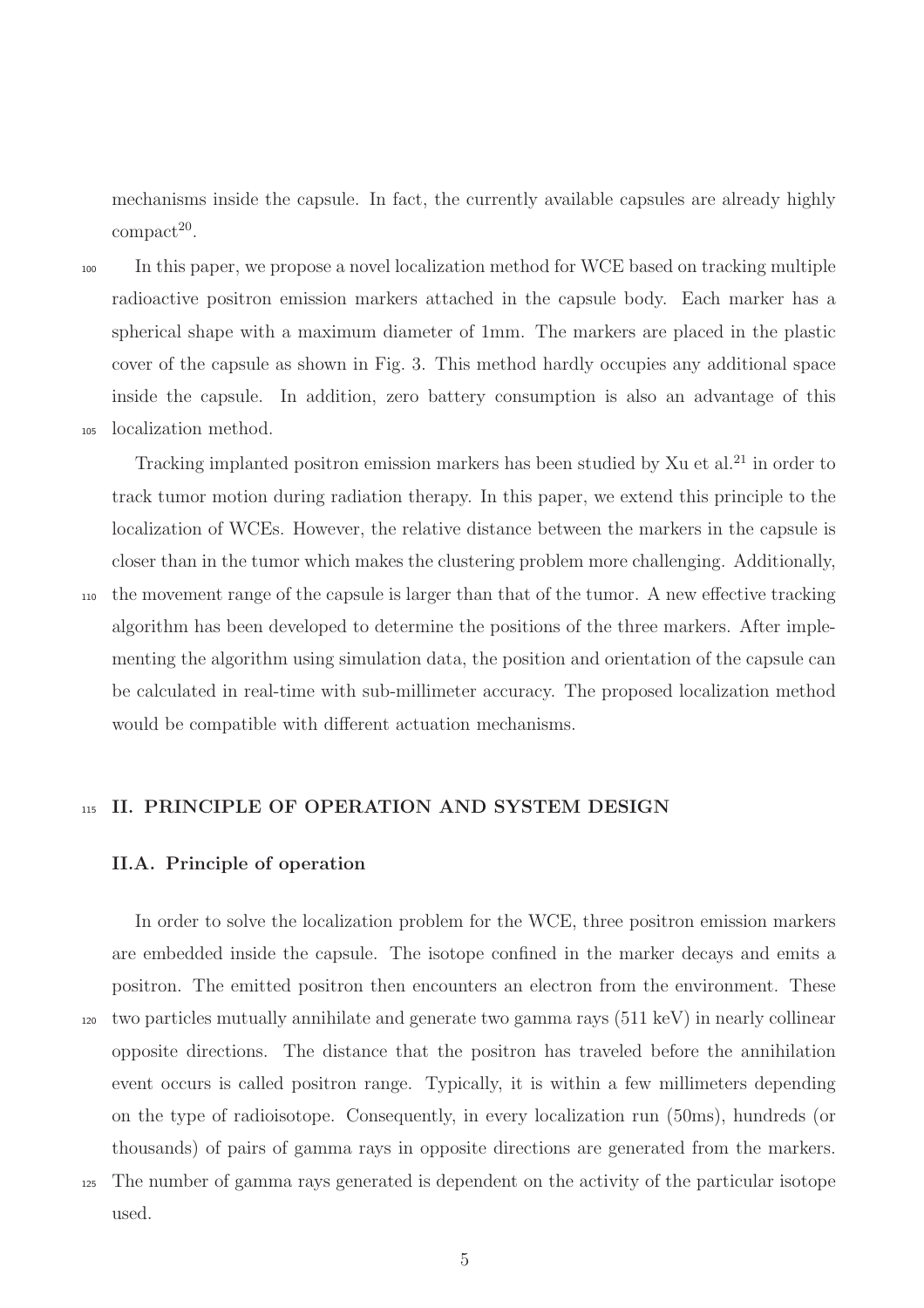

<span id="page-7-0"></span>Fig. 1 Three main types of coincidence events.

Position-sensitive gamma ray detectors are placed around the patient to detect these annihilation gamma rays. Simultaneously detecting both annihilation photons defines a line of response (LOR), and this is called coincidence line. The location of the annihilation in <sup>130</sup> the marker is supposed to be somewhere along this line. A coincidence event is considered to occur when two opposite detectors detect the gamma rays within a time window, a very short time interval (typically from six to twelve nanoseconds).

There are three major types of coincidence events: true, random, and scattered, as can be seen in Fig. [1.](#page-7-0) A scattered coincidence occurs when at least one of the gamma rays <sup>135</sup> from a single annihilation event scatters in the object being scanned prior to detection. A random coincidence occurs when two gamma rays not arising from the same positron decay are detected in coincidence within a time window. Scattered and random coincidence events result in corrupted coincidence lines and less of spatial accuracy.

As mentioned above, a positron annihilation event is expected to have occurred some-<sup>140</sup> where along the coincidence line. Therefore, if there is only a single positron emission point source being scanned, ideally two non-parallel coincidence lines are sufficient to locate the source. However, in practice, due to the positron range, noncollinearity, random and scattered coincidences, it is necessary to have a sufficient number of coincidence lines to improve the tracking accuracy. In this case, the 3D location of the point source can be estimated by <sup>145</sup> finding the point that minimizes the sum of squared perpendicular distances to all of the recorded coincidence lines<sup>[21](#page-34-0)</sup>.

Extending the above principle, it is possible to track three positron emission markers using gamma ray detectors. In one localization run, three groups of coincidence lines originating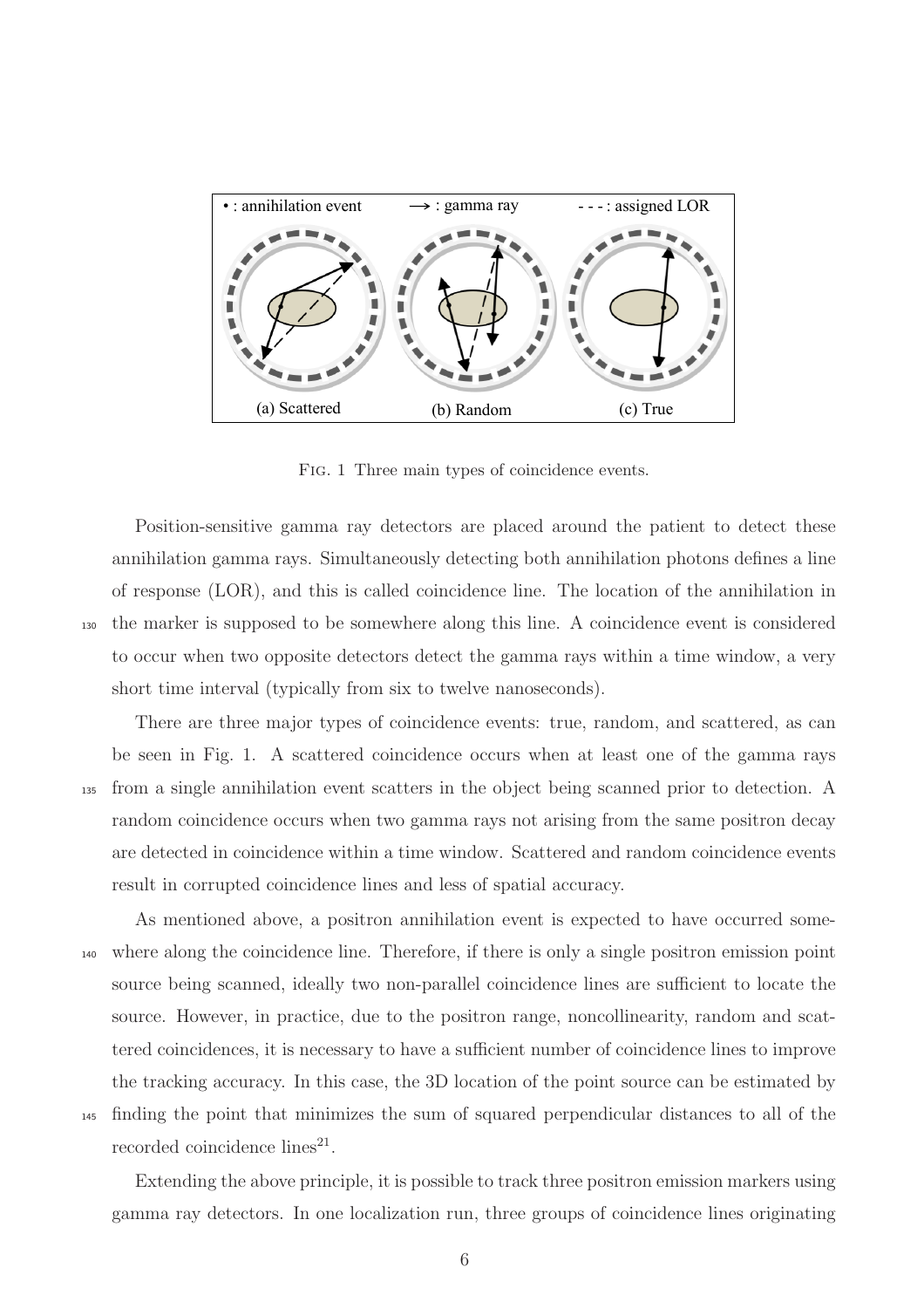

Fig. 2 Coincidence lines generated by three positron emission markers in one localization time interval.

<span id="page-8-0"></span>from the three markers together with a number of corrupted lines are collected as illustrated <sup>150</sup> in Fig. [2](#page-8-0) as an example. In order to calculate the position of each marker, firstly, most of the corrupted lines are discarded by an outlier removal method. Then, a clustering algorithm is employed to assign correctly each coincidence line to the corresponding marker that has generated the coincidence line. Once this step is done, the position of each individual marker can be determined from its set of coincidence lines similar to the case of tracking a single <sup>155</sup> point source. The position and orientation information of the capsule can then be obtained based on the position data of the three markers. These steps are explained in detail in the remainder of this paper.

#### II.B. Conceptual system design

- *"Capsule with markers" prototype:* For the tracking purpose, three cylindrical holes 160 (with a dimension of  $\Phi 1mm \times L1mm$ ) are created in the plastic cover of the capsule body as can be seen in Fig. [3.](#page-9-0) At the beginning of an endoscopy procedure, three positron emission markers are attached to the capsule by inserting them into the holes. The marker will then be locked by a lid (with the same material of the plastic cover) at the top of the hole to ensure the marker will not be released during the endoscopy procedure. The relative <sup>165</sup> distances between any two of the three markers are 10mm, 13mm, and 13 mm, respectively.

- *Isotopes and markers:* In tumor tracking<sup>[21](#page-34-0)</sup>, the choice of isotope is limited due to the restriction in the isotope's half-life. The markers would remain in the tumor after completing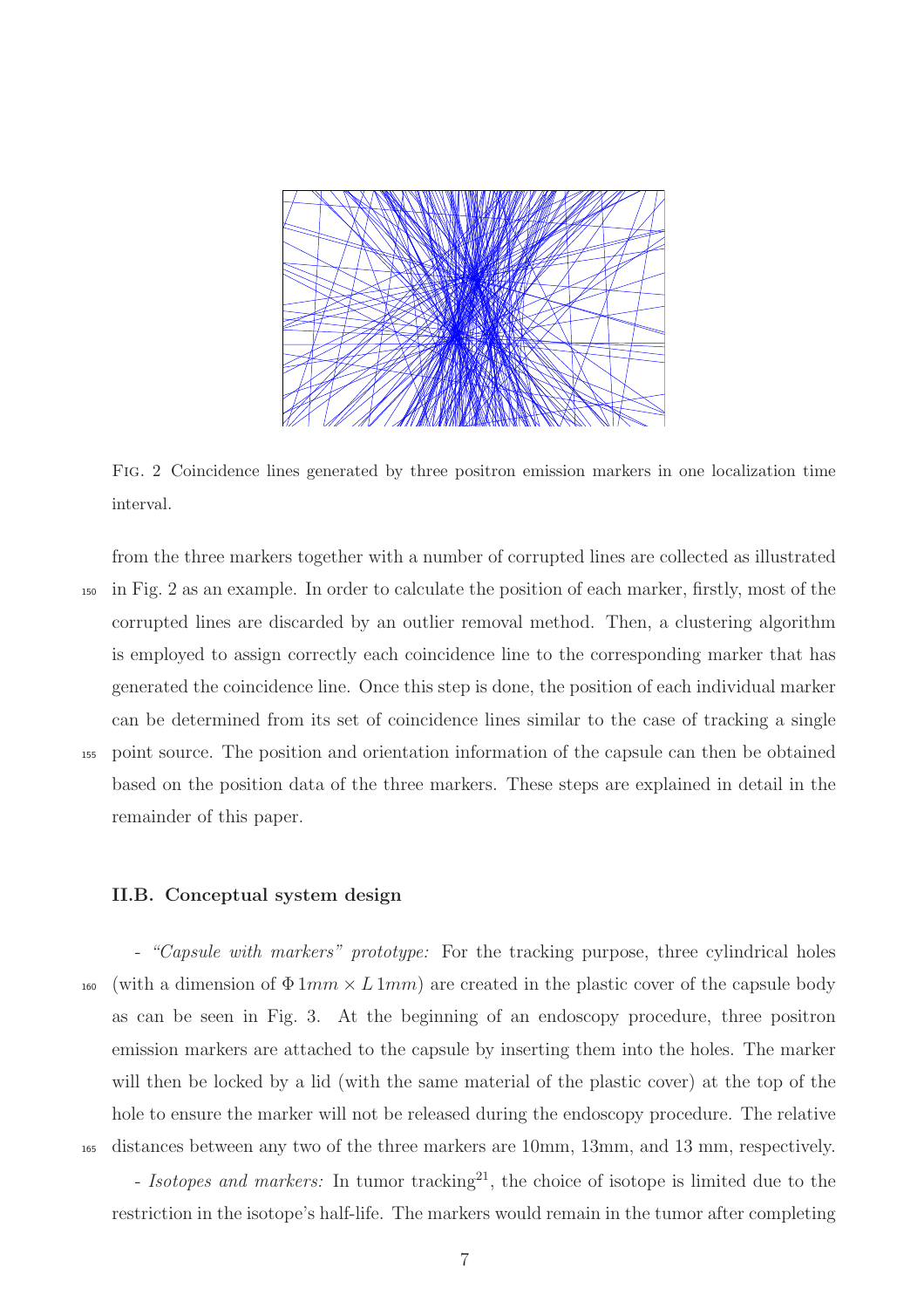

<span id="page-9-0"></span>Fig. 3 Configuration of three markers in a capsule. The capsule is drawn transparently for better visualization of the markers (right). A hole confining the marker is shown and zoomed in a red box.

the radiation therapy, thus their half-lives are only allowed to be from a few days to a few weeks depending on the treatment duration $21$ . This is to avoid high radiation dose to <sup>170</sup> the patient. Conversely, in capsule localization, the capsule is generally disposed in normal excretion after traveling for approximately [8](#page-32-12)-10 hours inside the GI tract<sup>8</sup>. Therefore, in most cases, the patient will not be exposed to additional radiation once the WCE examination has been completed. Moreover, in the future when the capsule is provided with an active actuation system, the duration of a WCE examination is expected to even be shortened <sup>175</sup> significantly and capsule retention is expected to not occur. Accordingly, this provides a broader range for choosing isotopes used in capsule tracking. Any positron emission isotope whose half-life is over a few hours could be a considerable choice.

In this study, we choose  $^{22}Na$  (with a half-life of 2.6 years) to be the radioactive cores for the three markers. This is because  $^{22}Na$  has already been used widely to make point <sup>180</sup> sources for Positron Emission Tomography (PET) in medical clinics. Secondly, the positron range of <sup>22</sup>Na is smaller than that of other positron emission isotopes such as  $^{124}I$ ,  $^{74}As$ ,  $84Rb$ <sup>[22](#page-34-1)</sup> thus using  $22Na$  will potentially provide higher tracking accuracy. Finally, thanks to its long half-life, the markers can be re-used multiple times for future WCE examinations that require capsule localization without frequent replenishment.

<sup>185</sup> The marker is designed to have a spherical shape with a diameter of less than 1mm. The marker contains a tiny spherical radioactive core  $^{22}Na$  (with a diameter of 0.25mm to 0.5mm, and an activity of less than 1.85 MBq) centered in an acrylic or metallic shell.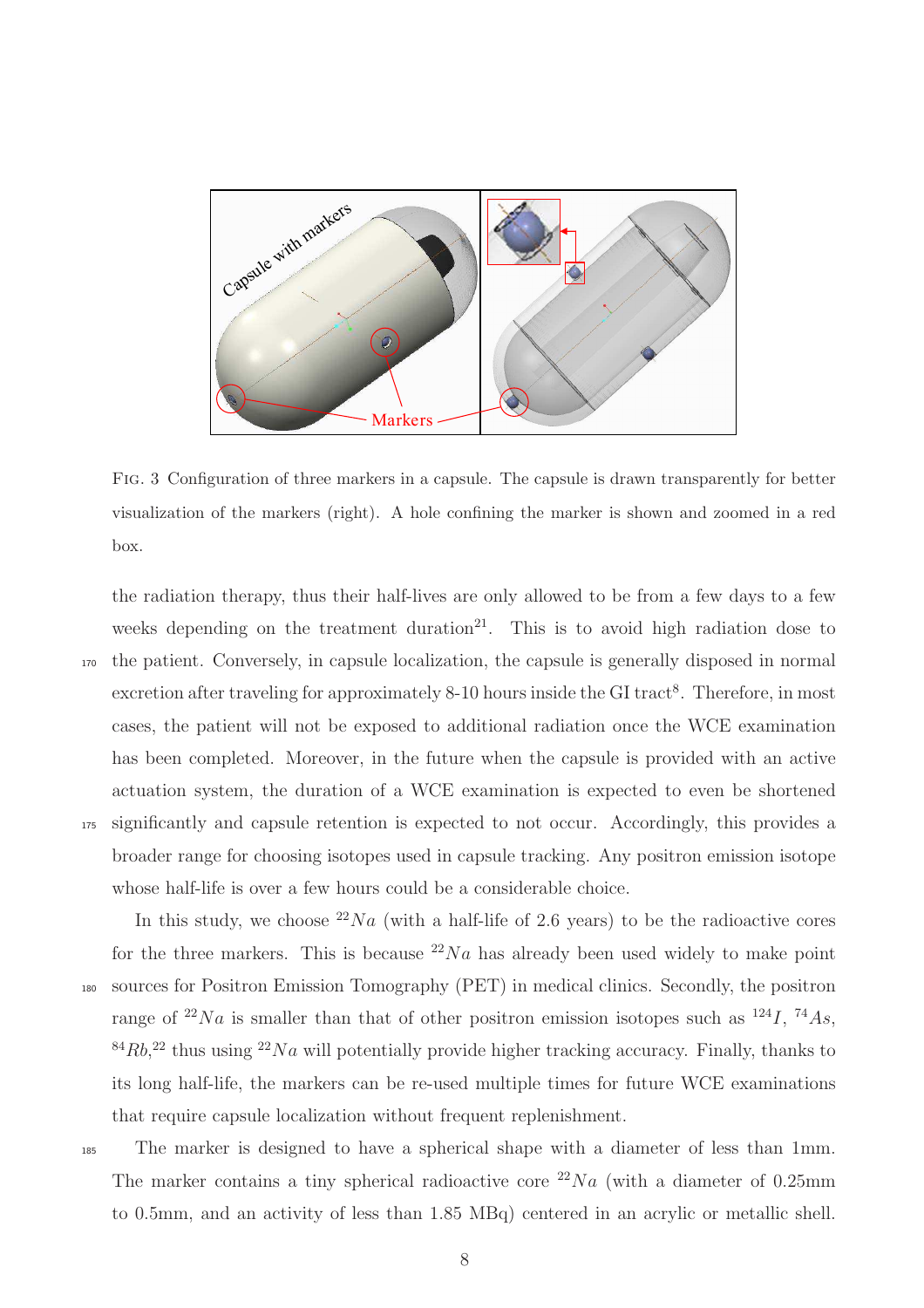

<span id="page-10-0"></span>Fig. 4 Reduced geometry for capsule localization (left) compared to full-ring geometry for PET imaging (right).

For some other isotopes which have higher positron range such as  $124I$ , the spherical shell can be made by gold, tungsten or titanium with a thickness of 0.2-0.3mm depending on the positron range of the isotopes<sup>[22](#page-34-1)</sup>. This is to confine the emitted positrons to within the shell before annihilation occurs, and thus reduce the effect of positron range in the tracking accuracy. In practice, the marker design can be fabricated using similar techniques employed for producing commercial brachytherapy seeds<sup>[21](#page-34-0)</sup>.

- *Gamma ray detectors:* Gamma ray detector modules which have been used in clinic PET <sup>195</sup> imaging can also be employed in this tracking application for WCE. In conventional PET systems, for imaging purpose, the detectors need to be arranged in full rings to generate a number of images of the radioactive tracer distribution inside the patient body using reconstruction algorithms. However, for tracking purpose, in theory, a minimum of 2 pairs of facing detector blocks at a certain angle to each other is sufficient to provide the location <sup>200</sup> information of the markers. This could significantly reduce the cost and the complexity of the localization system for WCE. Figure [4](#page-10-0) shows a visual comparison between a conventional PET scanner and an example of detector modules for capsule localization.

In this paper, firstly, the performance of the localization method is evaluated using the full-ring geometry of a conventional PET system. Then, a smaller detector system with two <sup>205</sup> pairs of detector modules is employed to analyze how reducing the detector geometry would affect the tracking accuracy.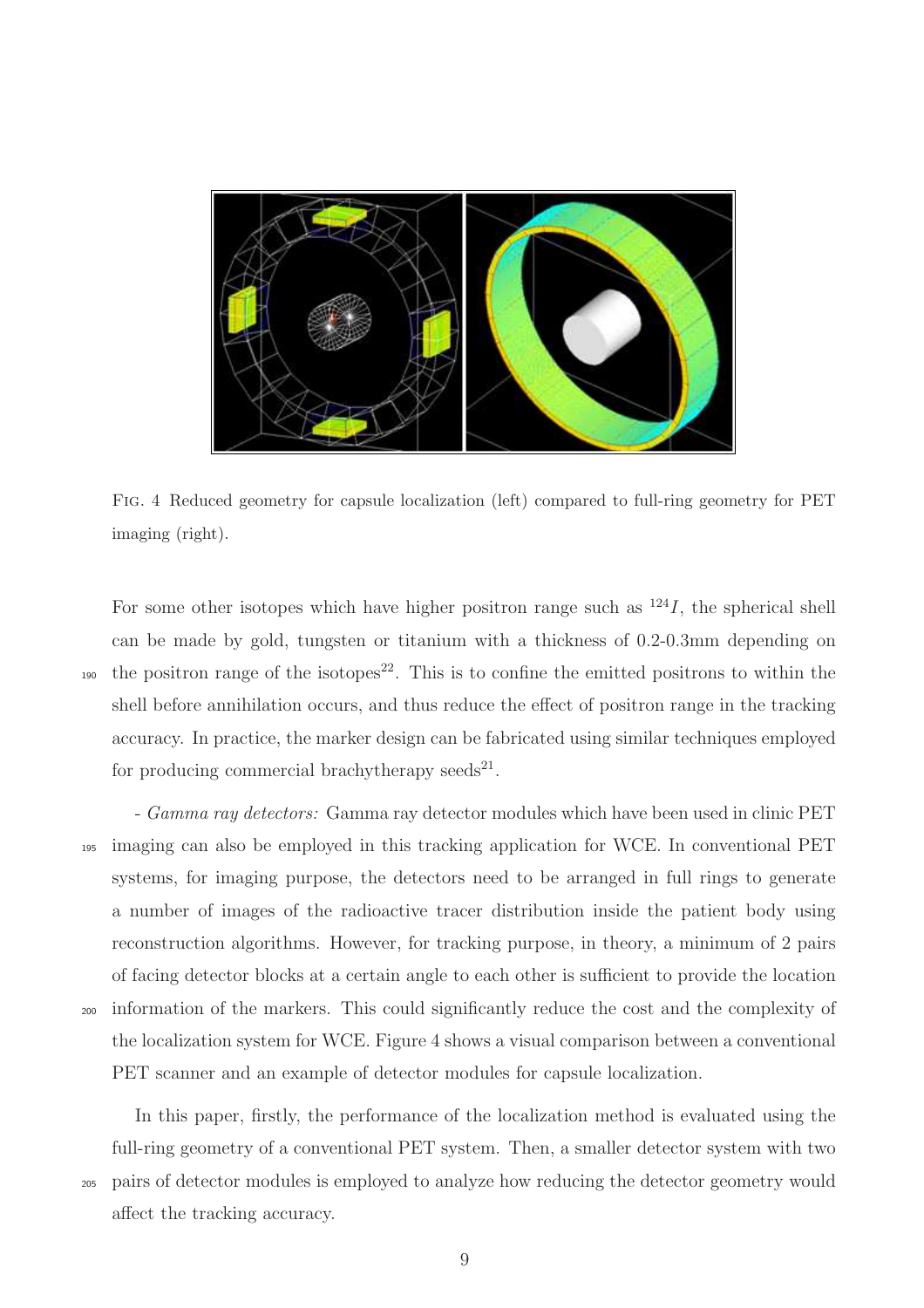#### II.C. Radiation dose estimation

Since the physical half-life of <sup>22</sup>Na ( $T_{1/2}$ = 2.6 years) is much longer than the duration of one WCE examination (8-10 hours), the loss of activity due to the physical decay of the <sup>210</sup> radionuclide can be neglected. The radiation dose from a marker to the surrounding tissues can thus be calculated by the external dose formula<sup>[23](#page-34-2)</sup> as below

$$
\dot{H} = \frac{\Gamma \times A \times e^{-\mu T}}{d^2} \tag{1}
$$

where  $\dot{H}$  is the equivalent dose rate (in  $\mu Sv/h$ ),  $\Gamma$  is the gamma constant of  $^{22}Na$  (0.362)  $\mu Sv/h$  per MBq @ 1m), A is the activity of the isotope (in MBq),  $\mu$  is the linear PET <sup>215</sup> attenuation coefficient (in cm<sup>-1</sup>) ( $\mu_{\text{tissues}} = 0.096$ ,  $\mu_{\text{bone}} = 0.172^{24}$  $\mu_{\text{bone}} = 0.172^{24}$  $\mu_{\text{bone}} = 0.172^{24}$ ), T is the thickness of the attenuating material (in cm), and  $d$  is the distance from the marker (in m).

Therefore, the total radiation dose from one marker for an entire WCE examination is given by

$$
H = \int_0^t \dot{H} dt = \int_0^t \frac{\Gamma \times A \times e^{-\mu T}}{d^2} dt
$$
 (2)

220 where H is the total radiation dose in one WCE examination from one marker (in  $\mu Sv$ ) and  $t$  is the duration of the examination (in hours). As the capsule moves during the WCE procedure, the distance d from a tissue to the marker is a function of the time  $dt$ , the capsule velocity, and the structure of the GI tract. The architecture of the human GI tract, which consists of esophagus, stomach, small intestine and colon, is very complex, especially the <sup>225</sup> small intestine. In addition, the capsule speed varies depending on a number of factors such as peristaltic propulsive force, the environment of the digestive section where the capsule is, an active control for capsule movement, etc. Therefore, it is impossible to calculate the exact radiation dose to a patient's tissues.

However, the maximum radiation dose to the surrounding tissues from the three markers <sup>230</sup> can be approximately estimated by a simplified equation (when the capsule is assumed to remain stationary, and the gamma rays are assumed to pass through the air before reaching the tissue) as below

$$
H_{max} \approx \frac{3 \times \Gamma \times A \times t}{d^2} \tag{3}
$$

As mentioned above, A is chosen at 1.85 MBq, thus

$$
H_{max} \approx \frac{3 \times 0.362 \times 1.85 \times t}{d^2} \approx \frac{2.009 \times t}{d^2} \left(\mu Sv\right) \tag{4}
$$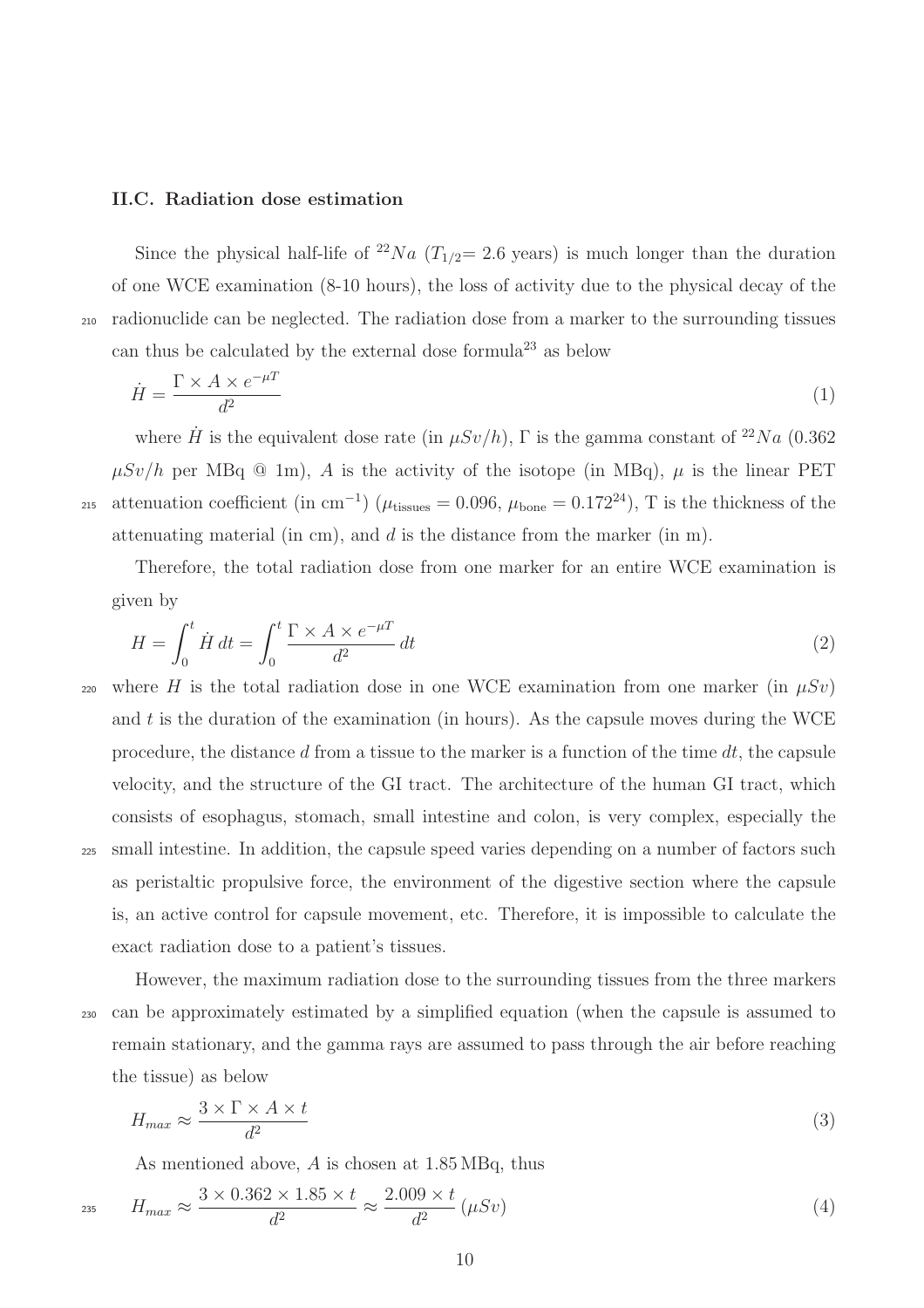

<span id="page-12-0"></span>Fig. 5 Maximum radiation dose exposed from the three markers to surrounding tissues.

Figure [5](#page-12-0) shows a distribution of the maximum radiation dose  $(mSv)$  to surrounding tissues as a function of the duration of the WCE examination (from 1 to 10 hours) and the distance from the capsule (from 10mm to 50mm). The further the distance from the capsule to the tissue is, the lower the radiation that it is exposed to. The radiation dose drops dramatically <sup>240</sup> when the distance is larger than 20mm. The maximum radiation dose to a tissue that is 50mm away from the capsule in 10 hours is approximately 8.04  $mSv$ .

## III. TRACKING ALGORITHM

As mentioned above, hundreds (or thousands) of coincidence lines are collected in every localization time interval (50ms) which includes both true lines and corrupted ones. A <sup>245</sup> tracking algorithm is required to extract position information of the three markers from the collected coincidence lines. The algorithm needs to perform fast enough to preserve realtime tracking while it ensures to provide high tracking accuracy. In this section, an effective tracking algorithm that we have developed based on Fuzzy C-means clustering algorithm is presented. This tracking algorithm is inspired by the algorithm proposed  $in^{21,22,25}$  $in^{21,22,25}$  $in^{21,22,25}$  $in^{21,22,25}$  $in^{21,22,25}$ . Our <sup>250</sup> algorithm consists of four following main steps, and it can be extended to work with not only three markers, but also four, five or more if required.

1. An outlier removal method: to remove corrupted lines based on finding the center of the triangle formed by the three markers. This step provides clean input data for the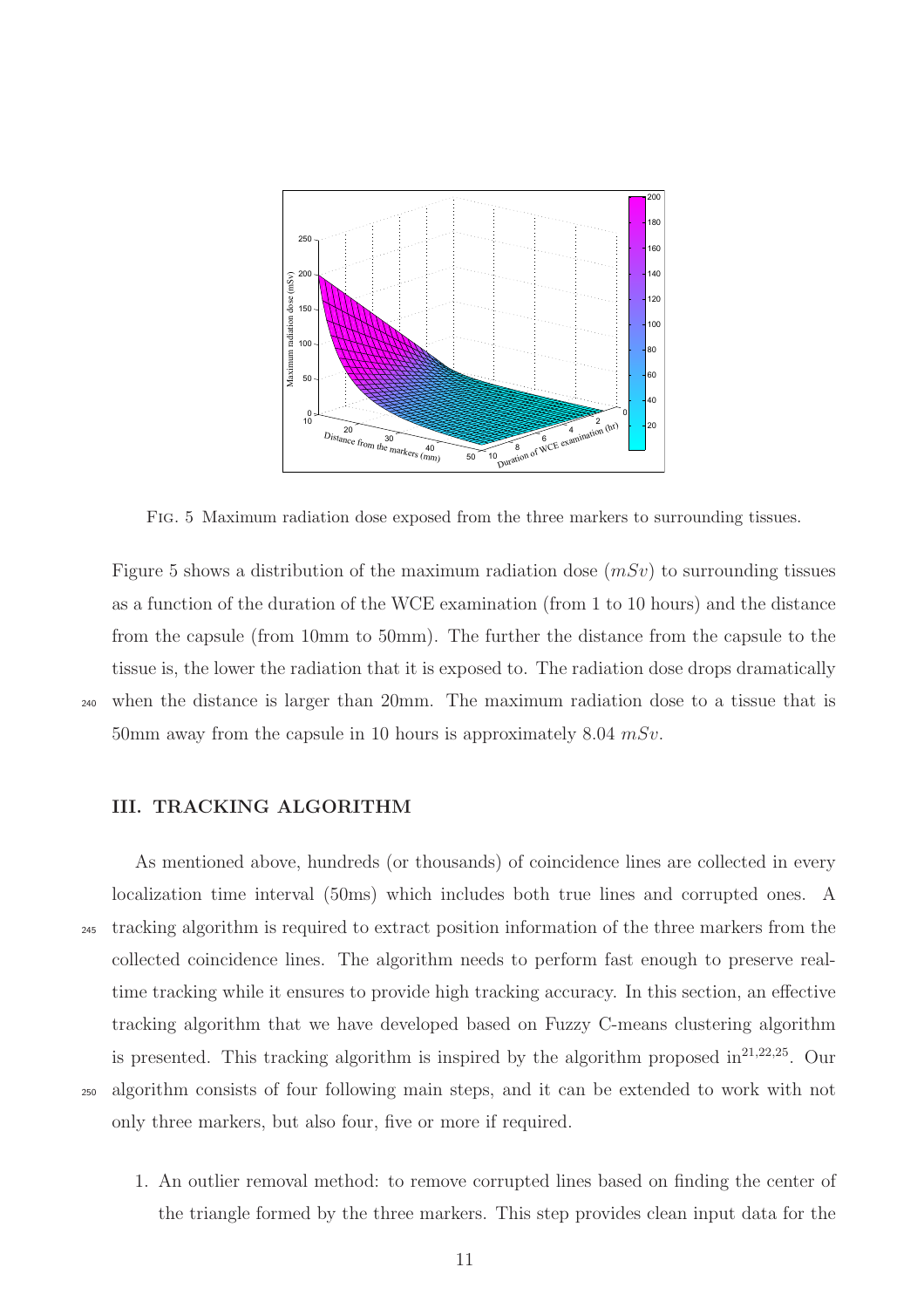

<span id="page-13-0"></span>Fig. 6 Flow-chart of the tracking algorithm.

Fuzzy C-means clustering algorithm in step 4.

- <sup>255</sup> 2. An initialization method: to estimate the initial points for the three vertices of the triangle (i.e. the initial positions of the three markers).
	- 3. A failure prediction method: to ensure that the Fuzzy C-means clustering algorithm will not fail in some extreme cases using the initial values estimated in step 2.
- 

4. The Fuzzy C-means clustering algorithm: to assign correctly each coincidence line <sup>260</sup> to the corresponding marker that has generated it, and to calculate the point that minimizes the sum of squared perpendicular distances to all coincidence lines in each of the three classified groups.

The algorithm flow-chart is described in Fig. [6,](#page-13-0) and each step is explained in detail in the following sub-sections [III.A](#page-14-0) to [III.D](#page-18-0)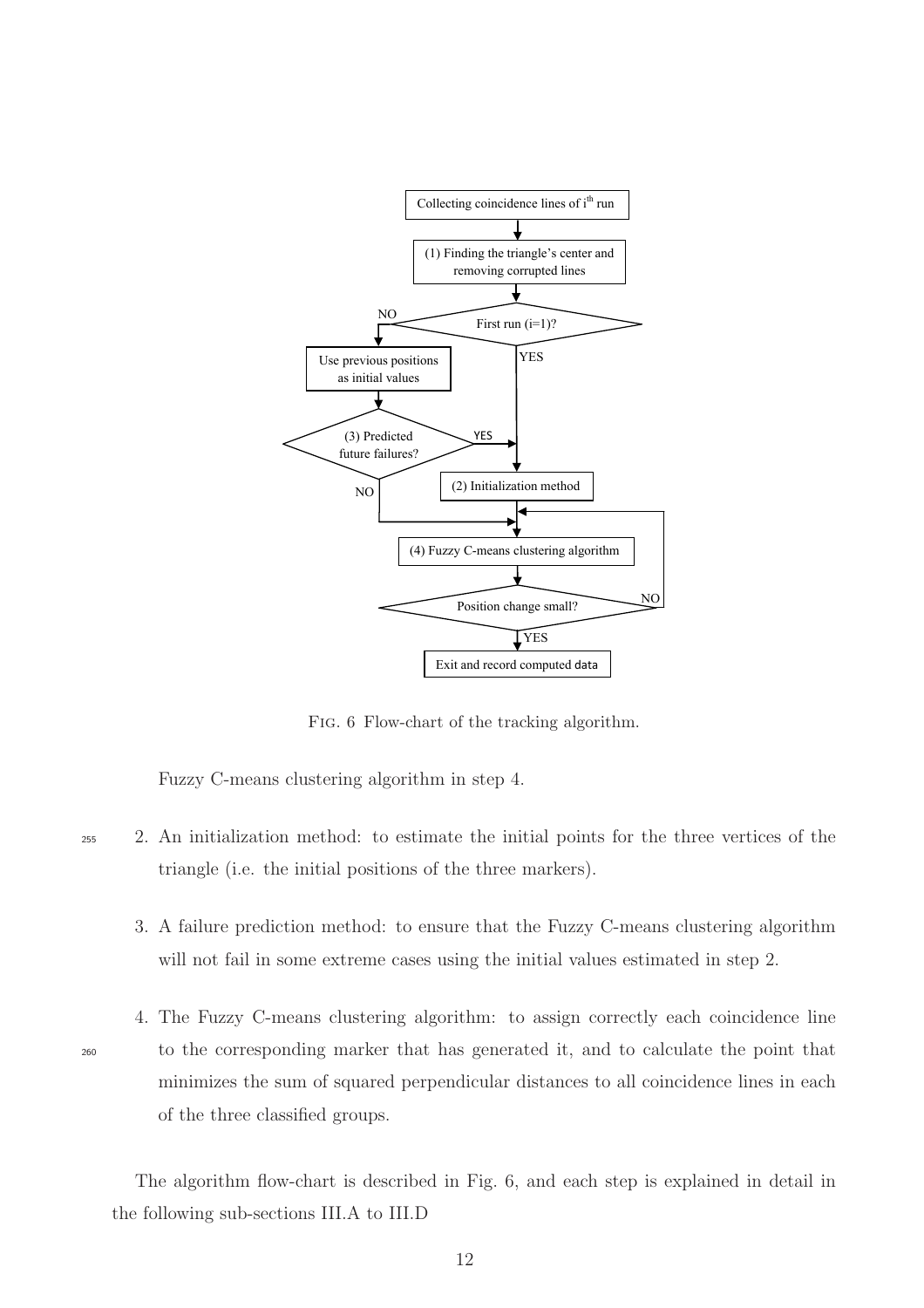#### <span id="page-14-0"></span><sup>265</sup> III.A. Removing corrupted lines and triangle center finding

As shown in Fig. [3,](#page-9-0) the three markers form a triangle with the edge lengths of 10mm, 13mm and 13mm, respectively. In this step, the center of the triangle is located. There are several types of triangle center, but the one that we are considering here is the triangle's centroid as it minimizes the sum of squared distances to the three vertices. This centroid <sup>270</sup> is supposed to be the point that minimizes the sum of squared distances to all of the true coincidence lines.

In order to locate the center of the triangle, two following sub-steps are executed repeatedly in sequence until no coincidence lines are discarded and the change in the estimated position of the triangle center is less than a pre-determined value

- <sup>275</sup> Finding the point that minimizes the sum of squared perpendicular distances to all coincidence lines (called minimum distance point).
	- Removing coincidence lines that are too far from the calculated minimum distance point based on the modified Thompson Tau's method, a statistical outlier removal method<sup>[26](#page-34-5)</sup>.
- <sup>280</sup> The mathematical formula representing iterations to determine the minimum distance point is given by

$$
\vec{C}^{(j+1)} = \vec{C}^{(j)} + \vec{T}^{(j)}
$$
\n(5)

where  $\vec{C}^{(j+1)}$  is the new XYZ position of the center at the iteration  $(j+1)^{th}$ ;  $\vec{C}^{(j)}$  is the position of the center at the previous iteration  $(j^{th})$ . The initial position of the center  $\vec{C}^{(j=0)}$ <sup>285</sup> is set at (0, 0, 0) mm (which is the centroid of the detector system) for the first localization run  $(i = 1)$ , and is set at the previously estimated position for other localization runs  $(i > 1)$ . And  $\vec{T}^{(j)}$  is a translation vector, defined by

$$
\vec{T}^{(j)} = k_T \frac{\sum_{n=1}^{N} G\left(\left\|\vec{d}\left(\vec{C}^{(j)}, l_n\right)\right\|, \vec{d}^{(j)}, \sigma^{(j)}\right) \cdot \vec{d}\left(\vec{C}^{(j)}, l_n\right)}{\sum_{n=1}^{N} G\left(\left\|\vec{d}\left(\vec{C}^{(j)}, l_n\right)\right\|, \vec{d}^{(j)}, \sigma^{(j)}\right)}
$$
\n(6)

where N is the number of coincidence lines collected in the current localization run  $i^{th}$ ;  $k_T$ is a scale constant which influences the iteration speed (its optimal value is chosen at  $(0.5)$ ;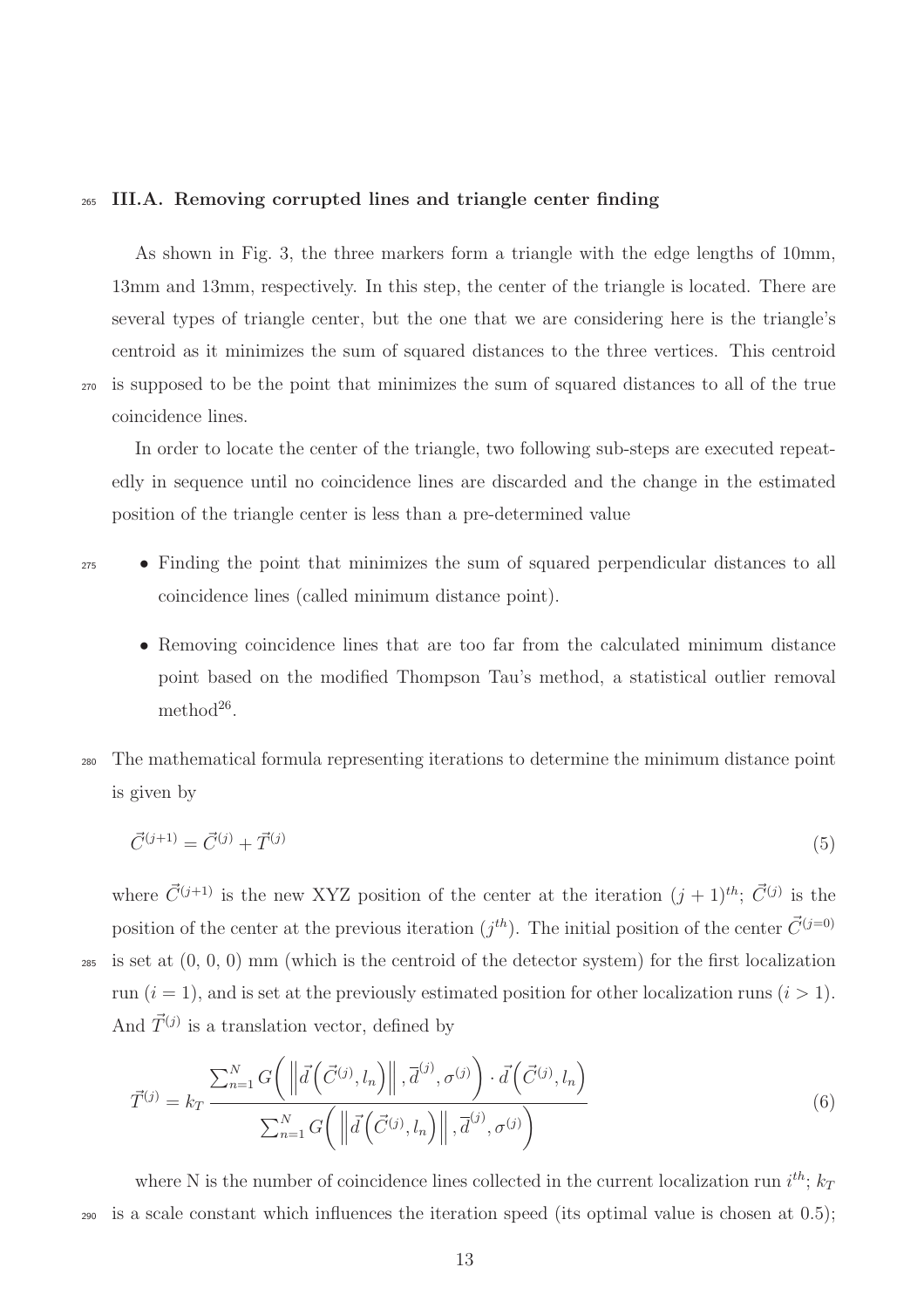$\vec{d}(\vec{C}^{(j)}, l_n)$  denotes the perpendicular distance vector from  $\vec{C}(j)$  to a coincidence line  $l_n$ . Calculating distance vectors for every line  $l_n$   $(n = 1, ..., N)$ , we obtain a set  $(S)$  of distance components with a mean  $\overline{d}^{(j)}$  and a standard deviation  $\sigma^{(j)}$ . Each distance vector is then assigned a weight  $G\left(\right)$  $\vec{d}\left(\vec{C}^{(j)}, l_n\right) \middle\|, \vec{d}^{(j)}, \sigma^{(j)}\right)$ depending on how statistically inconsistent its magnitude is with the rest of the components in the set. The weight  $G\left(\right)$  $\vec{d}\left(\vec{C}^{(j)}, l_n\right) \middle\|, \vec{d}^{(j)}, \sigma^{(j)}\right)$ is computed according to the Gaussian probability distribution.

295

The iterations stop once the position change of the minimum distance point is less than a threshold (0.1 mm), i.e. when the magnitude of the translation vector  $\vec{T}^{(j)}$  is less than 0.1mm.

 $_{300}$  The modified Thompson Tau's method<sup>[26](#page-34-5)</sup> is then activated to eliminate the coincidence lines that are two far from the calculated minimum distance point. With this method, only one corrupted line is rejected at a time. In each iteration step, the mean distance  $\overline{d}$  and the standard deviation  $\sigma$  of the set  $(S)$  are re-calculated, and the line furthest from the minimum distance point is considered as a suspected corrupted line. Using the following <sup>305</sup> rules, this line is determined to be rejected or to be kept

• If  $\left(\Vert$  $\left| \vec{d_f} \right| - \overline{d}$  >  $\tau \cdot \sigma$ , the line is discarded • If  $\left(\Vert$  $\left| \vec{d_f} \right| - \overline{d}$   $\left| \leq \tau \cdot \sigma \right|$ , the line is kept

where  $\parallel$  $\vec{d}_f$  is the distance from the minimum distance point to the furthest line.  $\tau$  is the modified Thompson constant controlled by the number of coincidence lines in the set S. 310 The value of  $\tau$  can be selected from the table of modified Thompson  $\tau$  values for different number of data points<sup>[26](#page-34-5)</sup>. For example,  $\tau$  varies from 1.9530 to 1.9572 when the number of data points is from 200 to 500. Once a corrupted line is rejected, the process starts over and it is repeated until no more corrupted lines are identified.

# <span id="page-15-0"></span>III.B. Initialization method

<sup>315</sup> Given a located triangle center, the purpose of this step is to estimate initial values for the three markers (i.e. the three vertices of the triangle). This can be done by rotating the triangle around its center such that the sum of squared distances from the vertices to their respective coincidence lines is minimal. Assume that the triangle is rotated by a rotation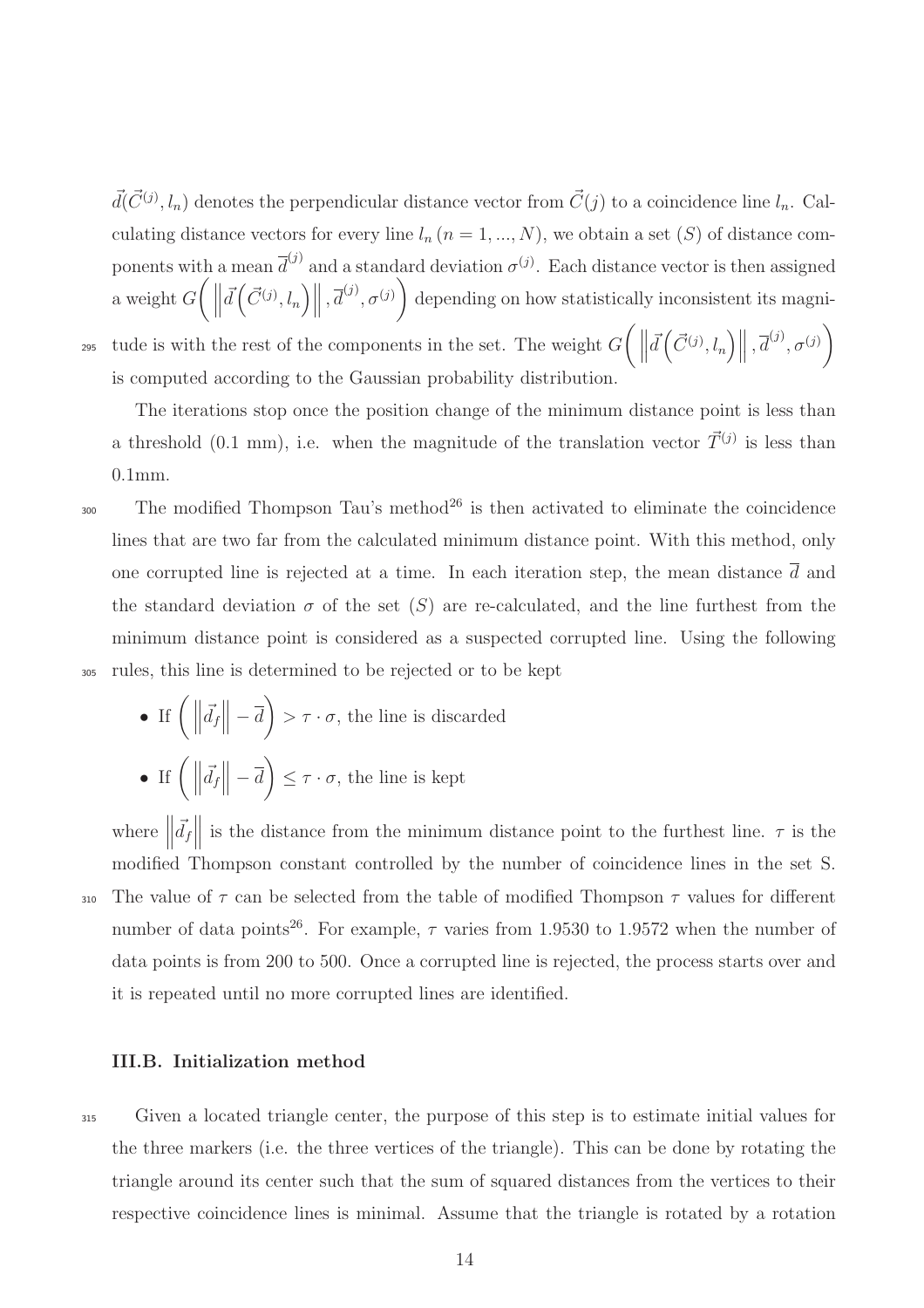angle  $\theta$  around a unit vector  $(u, v, w)$  that goes through the triangle center, the positions of <sup>320</sup> the three vertices are

<span id="page-16-1"></span>
$$
\left[\vec{M}_1 \ \vec{M}_2 \ \vec{M}_3\right] = R(u, v, w, \theta) \cdot \left[\vec{M}_1^{(0)} \ \vec{M}_2^{(0)} \ \vec{M}_3^{(0)}\right] + \left[\vec{C} \ \vec{C} \ \vec{C}\right] \tag{7}
$$

where  $\vec{C}$  is the location of the triangle center;  $R(u, v, w, \theta)$  is a rotation matrix as a function of  $(u, v, w, \theta)$ ; and  $\left[\vec{M}_1^{(0)} \ \vec{M}_2^{(0)} \ \vec{M}_3^{(0)}\right]$  $\begin{bmatrix} 1^{(0)} \\ 3 \end{bmatrix} = \left[ (-5, -4, 0)^T (0, 8, 0)^T (5, -4, 0)^T \right]$  mm are reference positions of the three vertices when the triangle lies on the XY plane and the triangle center <sup>325</sup> is placed at the origin of the Cartesian coordinate (i.e. the centroid of the detector system).

The sum of squared distances from the three vertices to their respective coincidence lines is a function of  $(u, v, w, \theta)$  as below

<span id="page-16-0"></span>
$$
D(u, v, w, \theta) = \sum_{k=1}^{3} \sum_{j=1}^{N_k} \left\| \vec{d}(\vec{M}_k, l_j) \right\|^2
$$
 (8)

where k is the marker index  $(k = 1, 2, 3)$ ;  $l_j$  is the coincidence line to which the marker  $\vec{M}_k$ is the closest marker  $(l_j \text{ has a unit vector } \vec{n}_j \text{ and pass through a point } \vec{a}_j$ ;  $N_k$  is the number of coincidence lines to which  $\vec{M}_k$  is the closest marker;  $\parallel$  $\vec{d}(\vec{M}_k, l_j)$ is the distance from the marker  $\vec{M}_k$  to the line  $l_j$ .

<span id="page-16-2"></span>To minimize D, the parameters  $(u, v, w, \theta)$  must satisfy the following equation

$$
\frac{\partial D}{\partial u} = \frac{\partial D}{\partial v} = \frac{\partial D}{\partial w} = \frac{\partial D}{\partial \theta} = 0
$$
\n(9)

 $_{335}$  From Eq.[\(8\)](#page-16-0) and Eq.[\(7\)](#page-16-1), we have

$$
D = \sum_{k=1}^{3} \sum_{j=1}^{N_k} \left( -c_j + \vec{V}_j^T \left( R \vec{M}_k^{(0)} + \vec{C} \right) - \left( R \vec{M}_k^{(0)} + \vec{C} \right)^T A_j \left( R \vec{M}_k^{(0)} + \vec{C} \right) \right)
$$
(10)

where 
$$
c_j = \vec{a}_j^T [\vec{n}_j]_\times^2 \vec{a}_j
$$
 (11)

$$
\vec{V}_j^T = 2\vec{a}_j^T \left[\vec{n}_j\right]_\times^2 \tag{12}
$$

 $A_j = [\vec{n}_j]_{\times}^2$  (13)

 $Eq.(9)$  $Eq.(9)$  can thus be solved by a built-in optimization function in Matlab (e.g. fmincon). Once  $(u, v, w, \theta)$  have been computed, the initial positions of the markers can be estimated using Eq. $(7)$ . This initialization method is generally time-consuming, thus it is only used <sup>345</sup> when the localization starts or when a potential failure is detected. For other localization runs, the markers' positions calculated from the previous localization run are employed as initial data.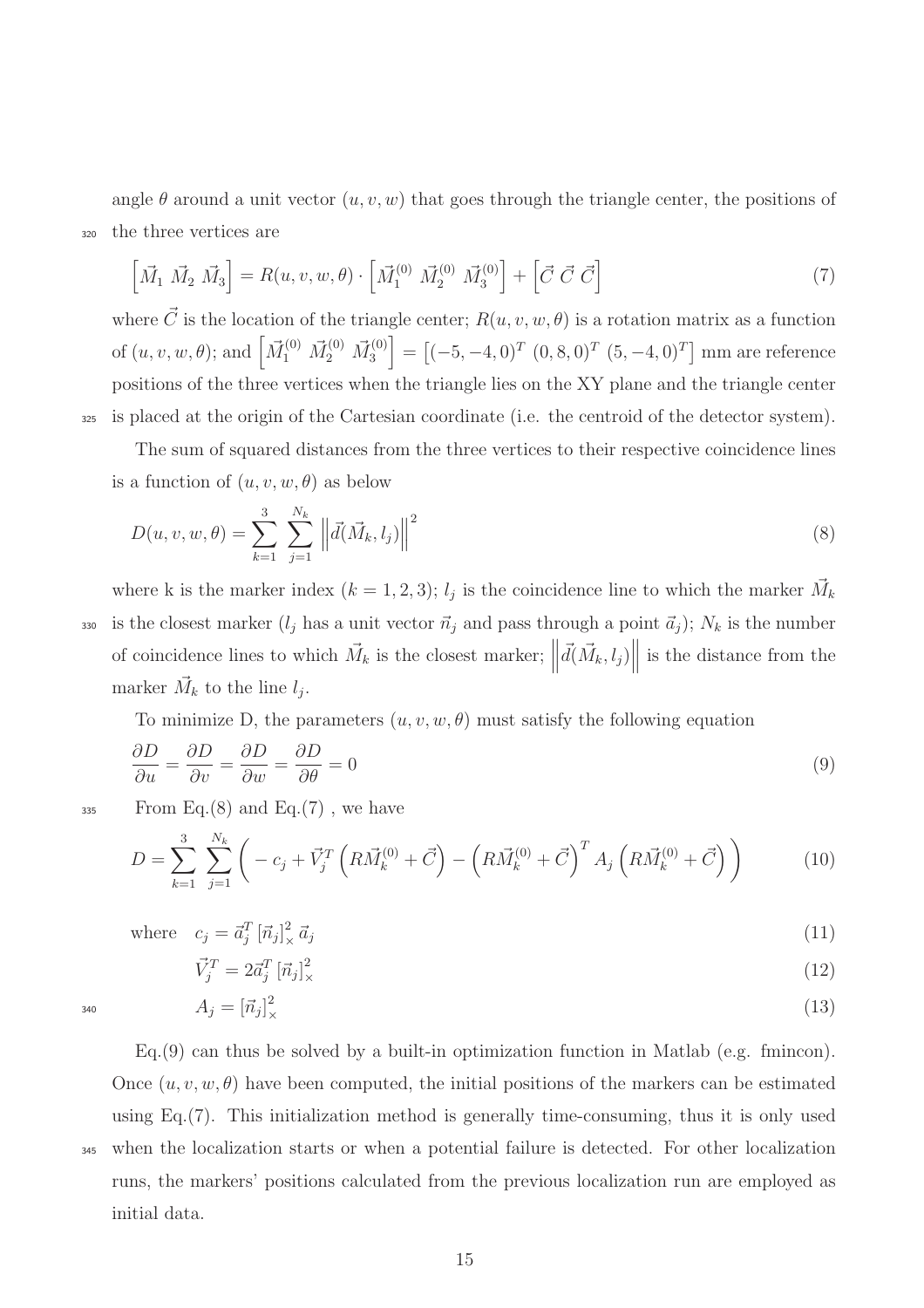#### III.C. Fuzzy C-mean clustering algorithm

Given the initial positions for the three markers estimated in step 2, Fuzzy C-mean <sup>350</sup> clustering algorithm<sup>[27](#page-34-6)</sup> is used to classify the coincidence lines into three groups such that the lines in the same group are supposed to arise from the same marker. The position of each marker is expected to be the point that minimizes the sum of squared perpendicular distance to all coincidence lines in its corresponding group. In contrast to hard clustering where each coincidence line is only allowed to belong to exactly one cluster, the Fuzzy C-mean clustering <sup>355</sup> assigns a degree of membership of each coincidence line to every cluster.

The algorithm is carried out through the following iterative sub-steps:

• At the start of the algorithm  $(i = 0)$ , the position of the three markers are set at estimated initial values  $\vec{M}_k^{(i=0)}$  $\binom{k}{k}$   $(k = 1, 2, 3)$ . Since the isotopes confined in the three markers are chosen at approximately the same activity, the number of coincidence lines <sup>360</sup> in each cluster is initially assumed to be equal to each other. Therefore, the initial relative activity of each marker is

$$
f_1^{(i=0)} = f_2^{(i=0)} = f_3^{(i=0)} = \frac{1}{3}
$$
\n(14)

The relative activity of a marker indicates how large the size of its corresponding cluster is compared to the other clusters.

365 • At the i<sup>th</sup> iteration, the degree of membership of each coincidence line  $l_n$   $(n = 1, ..., N)$ to each of the clusters  $(k = 1, ..., 3)$  is given by

<span id="page-17-1"></span>
$$
u_{nk}^{(i)} = \frac{f_k^{(i)} \cdot \left(\frac{1}{\left\|\vec{d}(\vec{M}_k^{(i)}, l_n)\right\|^2}\right)^{\frac{1}{(q-1)}}}{\sum_{j=1}^3 f_j^{(i)} \cdot \left(\frac{1}{\left\|\vec{d}(\vec{M}_j^{(i)}, l_n)\right\|^2}\right)^{\frac{1}{(q-1)}}}
$$
(15)

where  $\parallel$  $\vec{d}(\vec{M}_{k}^{(i)})$  $\left\| \binom{i}{k}, l_n \right\}$ is the distance from the marker k to the line  $l_n$ ; and q is a weighting exponent which controls the "fuzziness" of the resulting clusters (it can be any number <sup>370</sup> greater than 1).

• The new positions of the markers and their relative activity are then updated:

<span id="page-17-0"></span>
$$
\vec{M}_k^{(i+1)} = \vec{M}_k^{(i)} + h \frac{\sum_{n=1}^N (u_{nk}^{(i)})^q \cdot \vec{d}(\vec{M}_k^{(i)}, l_n)}{\sum_{n=1}^N (u_{nk}^{(i)})^q}
$$
\n(16)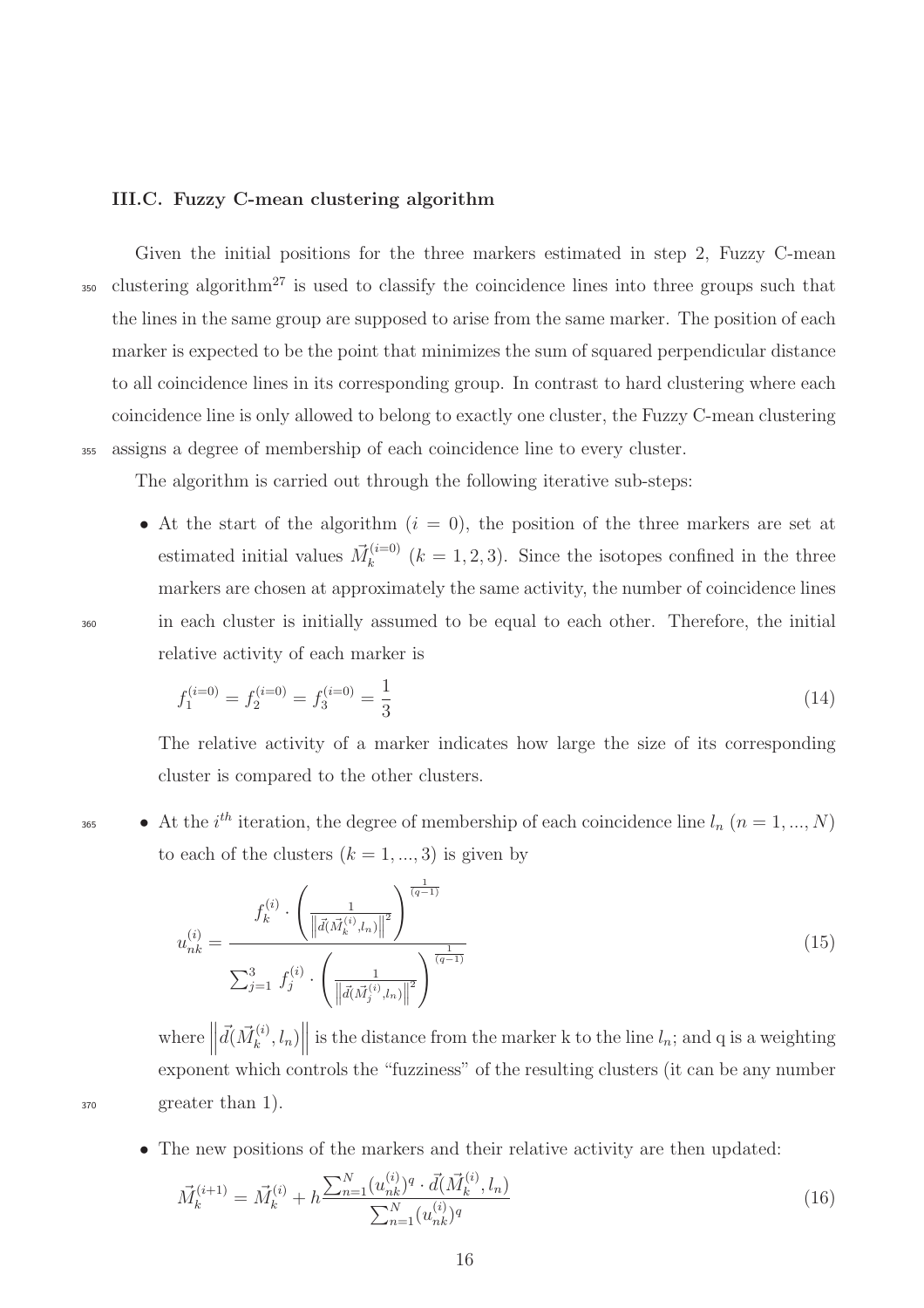where h is a scale constant which controls the iteration speed (its optimal value is chosen at 1.5)

$$
f_k^{(i+1)} = \frac{\sum_{n=1}^N u_{nk}^{(i)}}{\sum_{j=1}^3 \sum_{n=1}^N u_{nj}^{(i)}}\tag{17}
$$

As explained in the section [III.A,](#page-14-0) most of the corrupted coincidence lines have been identified and discarded by removing coincidence lines that are too far from the triangle center. However, there may remain some coincidence lines passing close to the triangle center but not belonging to any clusters (their distances to each marker are larger than 5mm). Their assigned membership values would contribute to the new estimate of the markers' positions as shown in Eq.[\(16\)](#page-17-0), and hence negatively affect the tracking accuracy. Furthermore, since the minimum distance between any two of the three markers are 10mm, a coincidence line whose distance to a marker  $\vec{M}_k^{(i)}$  $\kappa_k^{(i)}$  is larger than 5mm is supposed to belong to other markers. Therefore, the following condition is added to Eq.[\(15\)](#page-17-1)

385

$$
u_{nk}^{(i)} = 0 \quad if \quad \left\| \vec{d}(\vec{M}_k^{(i)}, l_n) \right\| > 5mm \tag{18}
$$

#### <span id="page-18-0"></span>III.D. Failure prediction method

As explained above, the initialization method provides reliable initial values for the markers' positions which most likely lead to successful clustering by the Fuzzy C-mean algorithm. However, the computation of this initial estimate is cumbersome and time-consuming (ap-<sup>390</sup> proximately 0.4s to 0.5s) compared to the sampling time of 50ms (one localization time interval). The initialization method is thus only used for the first localization run when prior knowledge of the markers' positions is unknown. In other localization runs, markers' positions calculated from the previous run can be taken as initial positions for the markers.

In some extreme cases in which the capsule's position and orientation change dramatically <sup>395</sup> after one localization run (e.g. when the patient coughs; or when the capsule falls in a hollow area such as a patient's stomach; or due to a sudden force generated by a magnetic actuation system), the initial estimate based on prior knowledge from the previous run may not be reliable. Wrong initial positions could result in a failure in the Fuzzy C-mean algorithm (the clustering algorithm is considered to fail when at least two markers are assigned to <sup>400</sup> the same cluster). Therefore, a failure prediction method is essential to prevent the Fuzzy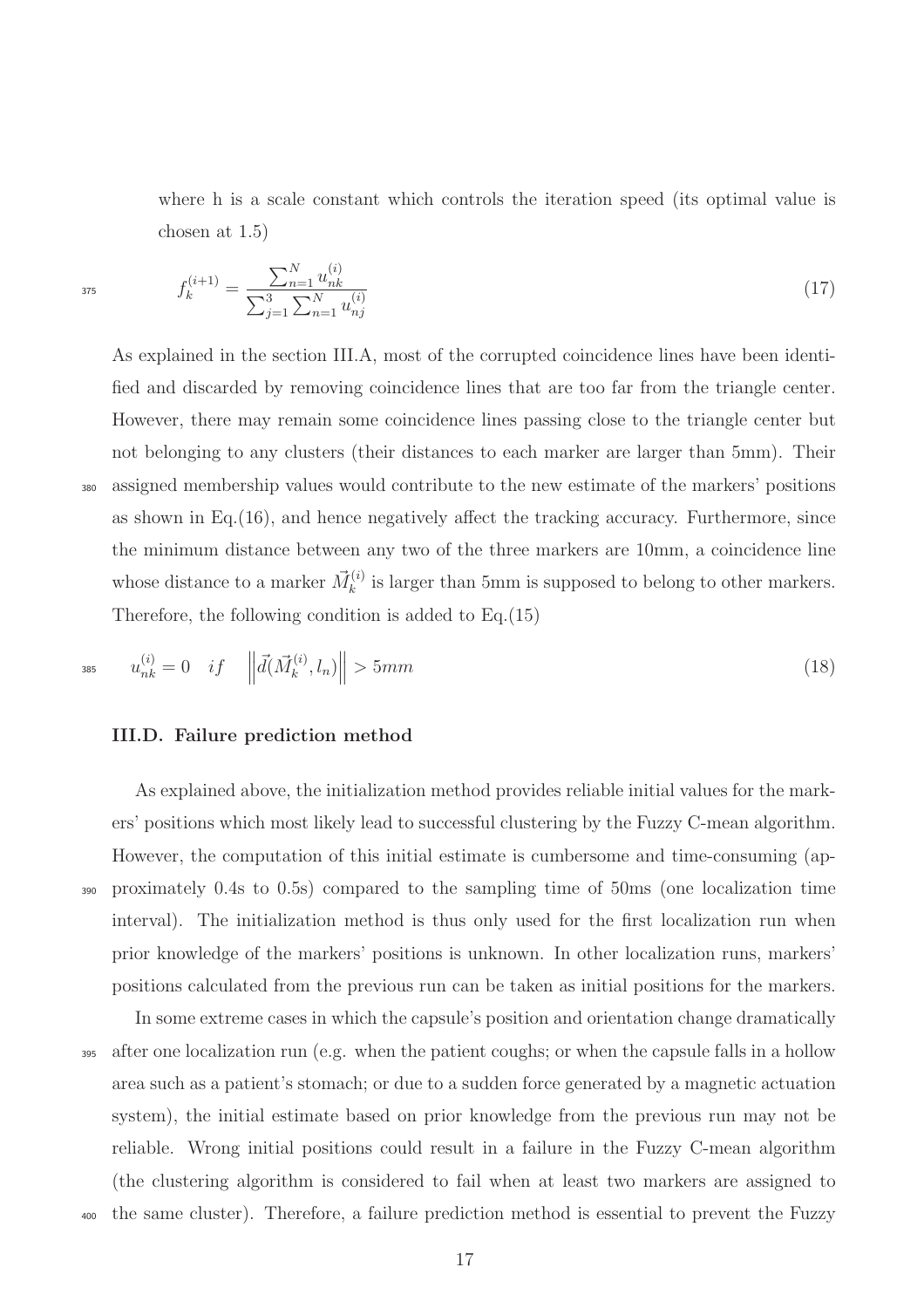C-mean algorithm from having wrong starting values. Once the failure prediction method has detected a potential failure, the last known positions of the markers will not be used as the starting points for the clustering algorithm. Instead, the initialization method described in step 2 (sub-section [III.B\)](#page-15-0) is activated again to provide better initial data.

<sup>405</sup> In order to avoid potential failures, two following conditions are checked before proceeding to the Fuzzy C-mean clustering algorithm:

- The relative distance between any two of the three initial points is compared with a pre-determined value (5mm). If the former is smaller than the latter, the initial points are considered as unacceptable. This is because two initial points that are too close <sup>410</sup> to each other would likely be assigned to the same cluster.
- If the capsule encounters an abrupt movement, the position change of the markers between two consecutive localization runs would be large. The collected coincidence lines would thus be far away from the three initial points. In order to check whether or not this condition occurs, the failure prediction method compares the total number <sup>415</sup> of "close" lines to the three initial points with 50% of the total number of coincidence lines collected in the localization run. The initial positions are considered to be good only if the former is larger than the latter. A coincidence line is considered to be "close" with a marker if their perpendicular distance is less than 5mm.

# IV. GATE SIMULATION

<sup>420</sup> In order to examine the validation of the proposed localization system, a model of the localization system has been simulated in GATE (Geant4 Application for Emission Tomography), a Monte Carlo simulation toolkit developed by the OpenGATE collaboration since 2001[28](#page-34-7). GATE is reliable to provide accurate modeling of Positron Emission Tomography (PET) and Single Photon Emission Tomography (SPECT). Many models of commercial <sup>425</sup> PET and SPECT systems have been simulated in GATE and then validated by comparing the results generated by GATE against those obtained from the real systems. For example, the models of Allegro and Mosaic PET scanners from Philips<sup>[29](#page-34-8)[,30](#page-35-0)</sup>, GE Advance scanner from GEMS<sup>[31](#page-35-1)</sup>, and ECAT HRRT scanner from Siemens<sup>[32](#page-35-2)</sup> were validated with an agreement from 1% to 8%. Thanks to the reliability, GATE toolkit has been used widely in many studies in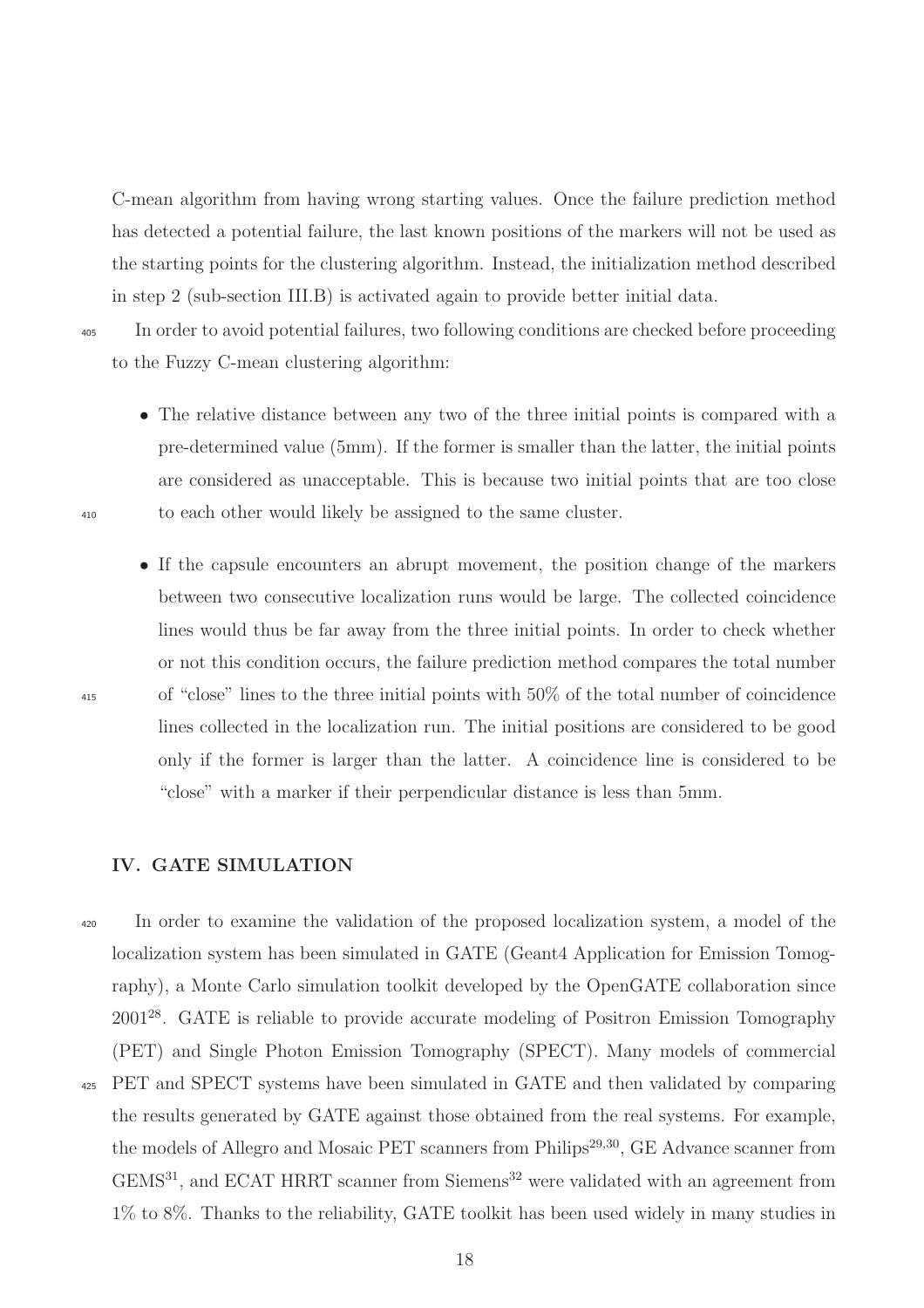

Fig. 7 Gamma rays are generated from a capsule inside a water phantom (white cylinder) in GATE simulation.

<span id="page-20-0"></span><sup>430</sup> the field of nuclear medicine.

The model of the gamma ray detectors used in this study is designed according to the geometry of the Philips Allegro PET scanner<sup>[29](#page-34-8)</sup>. A cylindrical water phantom with a diameter of 20 cm and a length of 20 cm is placed at the center of the scanner to simulate a patient body as illustrated in Fig. [7.](#page-20-0) The phantom is filled with water to maintain similar attenuation <sup>435</sup> and scattering properties when the gamma rays pass through a patient body. A plastic capsule with a diameter of 11mm and a length of 25mm is placed inside the phantom. The thickness of the capsule's cover is 2mm. Three radioactive markers are embedded in the capsule's cover with the same configuration as shown in Fig. [3.](#page-9-0) The modeled marker contains 0.5mm-diameter spherical radioactive core encapsulated in a spherical acrylic shell <sup>440</sup> with a thickness of 0.25mm. Isotope  $^{22}Na$  with an activity of 1.85 MBq is used as the radioactive core confined inside the markers.

The capsule is moved in an orbiting trajectory around the z axis with a speed of 5  $\text{mm/s}$ , combined with a translation movement along the z axis with a speed of 2.5 mm/s as illustrated in Fig. [8.](#page-21-0) This is to ensure that the positions of the markers change in all X, <sup>445</sup> Y and Z directions during the movement of the capsule. Note that the orientation of the coordinate system in GATE is different with that of a regular Cartesian coordinate system. As can be seen in Fig. [8,](#page-21-0) x,y, and z axes in GATE are the lateral axis, vertical axis and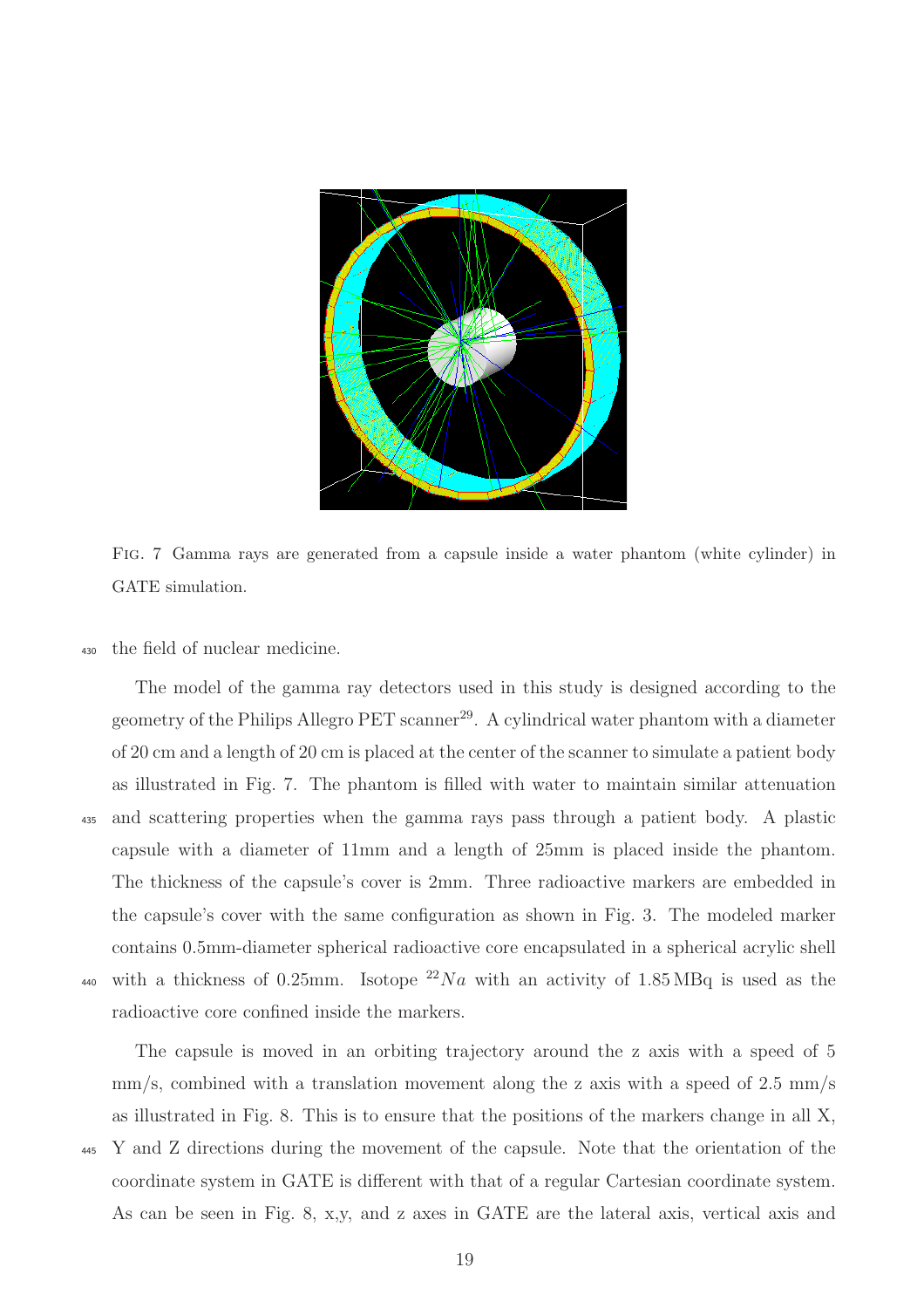

<span id="page-21-0"></span>Fig. 8 Computed 3D positions of the three markers in all localization runs.

longitudinal axis of the detector system, respectively. The capsule travels from a starting point at the location of  $(-57, 0, -45)$  mm to the stopping point at the location of  $(57, 0, 45)$ <sup>450</sup> mm in 36 seconds. Initially, the capsule is placed in a vertical direction, thus the positions of the three markers are  $(-57, 12, -45)$  mm,  $(-57, 0, -40)$  mm, and  $(-57, 0, -50)$  mm, respectively. When the capsule finishes its journey, the markers' positions are  $(57, -12, 45)$  mm,  $(57, 0, 0)$ 50) mm, and (57, 0, 40) mm, respectively.

Localization time interval is chosen at 50ms, i.e. coincidence lines are collected at a <sup>455</sup> sampling frequency of 20Hz. Therefore, there are  $36 \times 20 = 720$  localization runs throughout the simulation. In total, 1,735,600 coincidence lines are acquired. Accordingly, the average number of coincidence lines in each localization run is approximately 2,410 lines. In GATE, it is possible to obtain the number of random and scattered coincidence events after the simulation is completed by processing ROOT output files using C++ codes. The total <sup>460</sup> number of true coincidence events recorded is approximately 1,268,400 events, thus the fraction of true coincidence lines over the total number of coincidence lines is 73.1%.

# V. RESULTS

The tracking algorithm is implemented in Matlab (MathWorks, Inc.) to evaluate its performance using the data obtained by GATE. The localization is successful in all 720 <sup>465</sup> localization runs. Figure [8](#page-21-0) presents a plot of calculated positions of the three markers in 3D for every localization run which forms three corresponding trajectories. These trajectories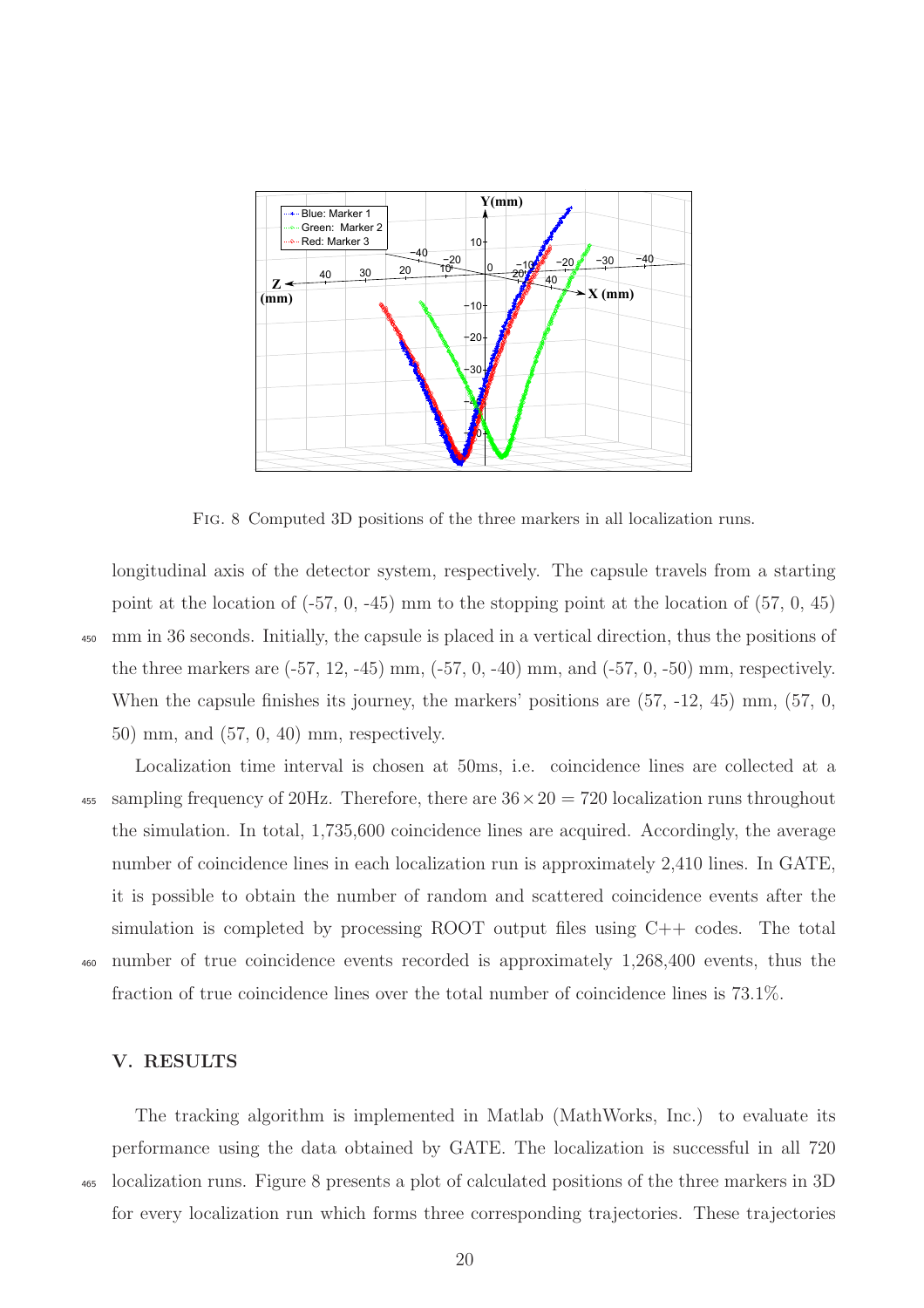

<span id="page-22-1"></span>Fig. 9 The triangle center error in every localization run when only 210 lines (top) or all 2410 lines (bottom) are used in each localization time interval.

are closely related to the movement trajectory of the capsule. The localization performance is analyzed in detail in the sub-sections [V.A](#page-22-0) to [V.D](#page-25-0)

# <span id="page-22-0"></span>V.A. Accuracy of finding triangle's center and effectiveness of removing <sup>470</sup> corrupted lines

Although an average of 2410 lines are stored in each localization run, only 210 lines are used in the implementation of the tracking algorithm. This number of lines is sufficient to provide a reasonable tracking accuracy while speeding up the computation. A more important reason is to imitate the loss of sensitivity in the case of using a smaller detector <sup>475</sup> system (as shown in Fig. [4\)](#page-10-0) in practice.

The tracking algorithm uses  $210 \times 720 = 151,200$  coincidence lines throughout 720 localization runs. However, approximately 37,800 coincidence lines are detected as corrupted lines and thus are discarded by the algorithm. Therefore, an average of 75% coincidence lines remain after applying the corrupted line removal method explained in the sub-section <sup>480</sup> [III.A.](#page-14-0) This fraction is almost the same as the rate of 73.1% true coincidence lines reported in GATE. The triangle center finding method successfully locates the triangle center in every localization run with an average error of 0.88mm when 210 lines are used. The error could be improved to 0.38mm when all 2410 lines are taken into account as shown in Fig. [9.](#page-22-1) However,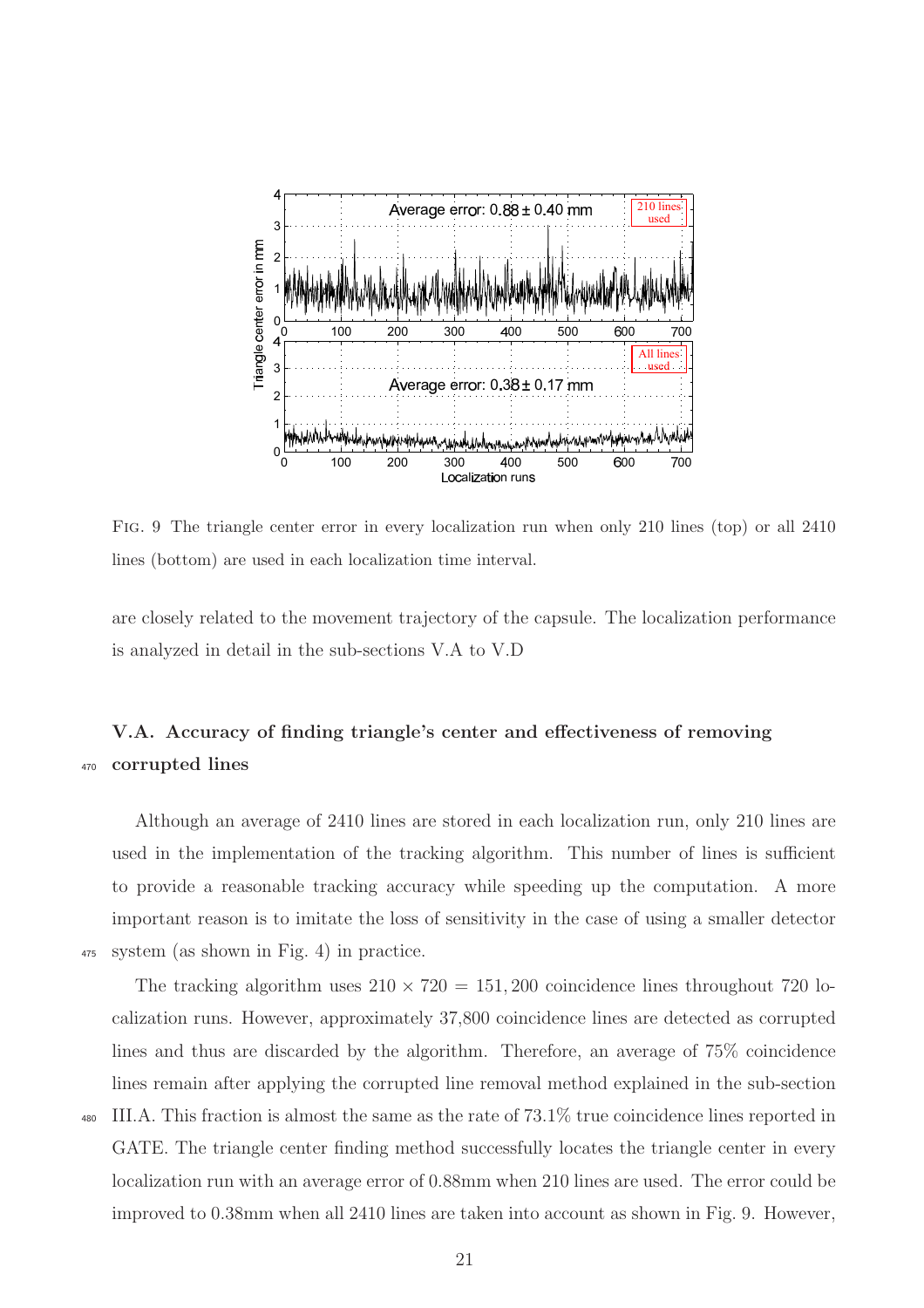

<span id="page-23-0"></span>Fig. 10 Position error of each marker in every localization run (left) with a histogram of the markers' position errors throughout 720 localization runs (right).

the computational time is increased from 1.3ms to 20.3ms due to the large number of input <sup>485</sup> data (computed by a 2.8 Ghz Intel Core i7 processor).

### V.B. Performance of the tracking algorithm

After the positions of the markers have been initialized by the initialization method in approximately 0.5s for the first localization run, the Fuzzy C-mean clustering algorithm starts assigning the markers to their respective cluster of coincidence lines. For other localization <sup>490</sup> runs, the prior knowledge of the markers' positions is used as initial points for the posterior run. With 210 coincidence lines (nearly 53 true coincidence lines for each marker) being used in each localization time interval, all three markers are localized successfully without any failures in every 50ms. Averagely, the whole tracking steps take 2.5ms to complete locating the three markers in each localization run.

<sup>495</sup> In GATE simulation, 3D locations of all annihilation events that occur during the capsule movement can be stored. The center of mass of these locations in each localization run is considered as the true position of the marker. This information is then compared with the estimated position computed by the tracking algorithm to evaluate the position error of each marker. As seen in Fig. [10,](#page-23-0) the tracking algorithm achieves high accuracy with an average <sup>500</sup> position error of approximately 0.37mm.

Based on the configuration of the markers in the capsule body as shown in Fig. [3,](#page-9-0) the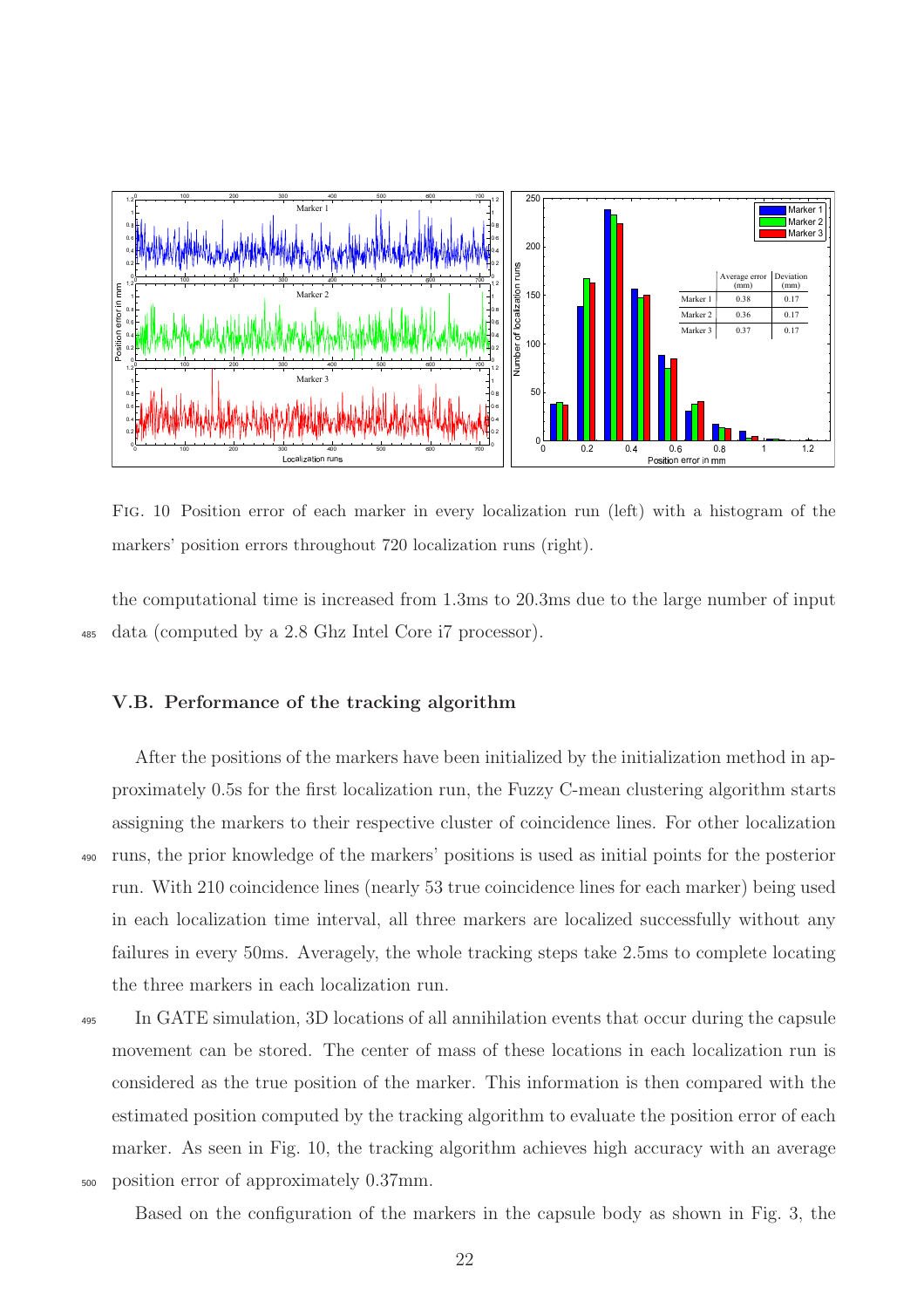

<span id="page-24-0"></span>Fig. 11 Orientation error of the capsule in every localization run.

centroid of the capsule is also the midpoint of the segment connecting the two closest markers. The other marker, which is furthest away from these two markers, lies on one tip of the capsule. Therefore, a vector that originates from the midpoint between the two closest <sup>505</sup> markers to the furthest marker can be considered as an orientation vector of the capsule. The true orientation vector can thus be calculated in every localization run using the true positions of the markers. The different angle between a true orientation vector and an estimated orientation vector is considered as the orientation error of the capsule. As illustrated in Fig. [11,](#page-24-0) the average orientation error of the capsule is approximately  $1.8^{\circ}$ .

## <sup>510</sup> V.C. Failure prediction and initialization

In order to evaluate the effectiveness of the failure prediction method, an abrupt movement of the capsule is generated at the beginning of the 300th localization run. The capsule is suddenly dragged 50mm away from its previous position. Without the failure prediction method, the Fuzzy C-mean clustering algorithm fails to locate the three markers. This is <sup>515</sup> understandable as the initial values, which are based on previous markers' positions, are unreliable in this case (50mm away). As a result, the markers' position errors are increased from an average of 0.4 mm to 50 mm. Since the failure is not detected, wrong initial values are continuously fed into the tracking algorithm. The position errors, therefore, increase in each subsequent localization, as shown in Fig. [12.](#page-25-1)

 $520$  At the beginning of the  $500<sup>th</sup>$  localization run, the failure prediction method is added to the tracking algorithm. This additional check immediately detects a potential failure and stops the use of prior data as initial values for the current localization run. The initialization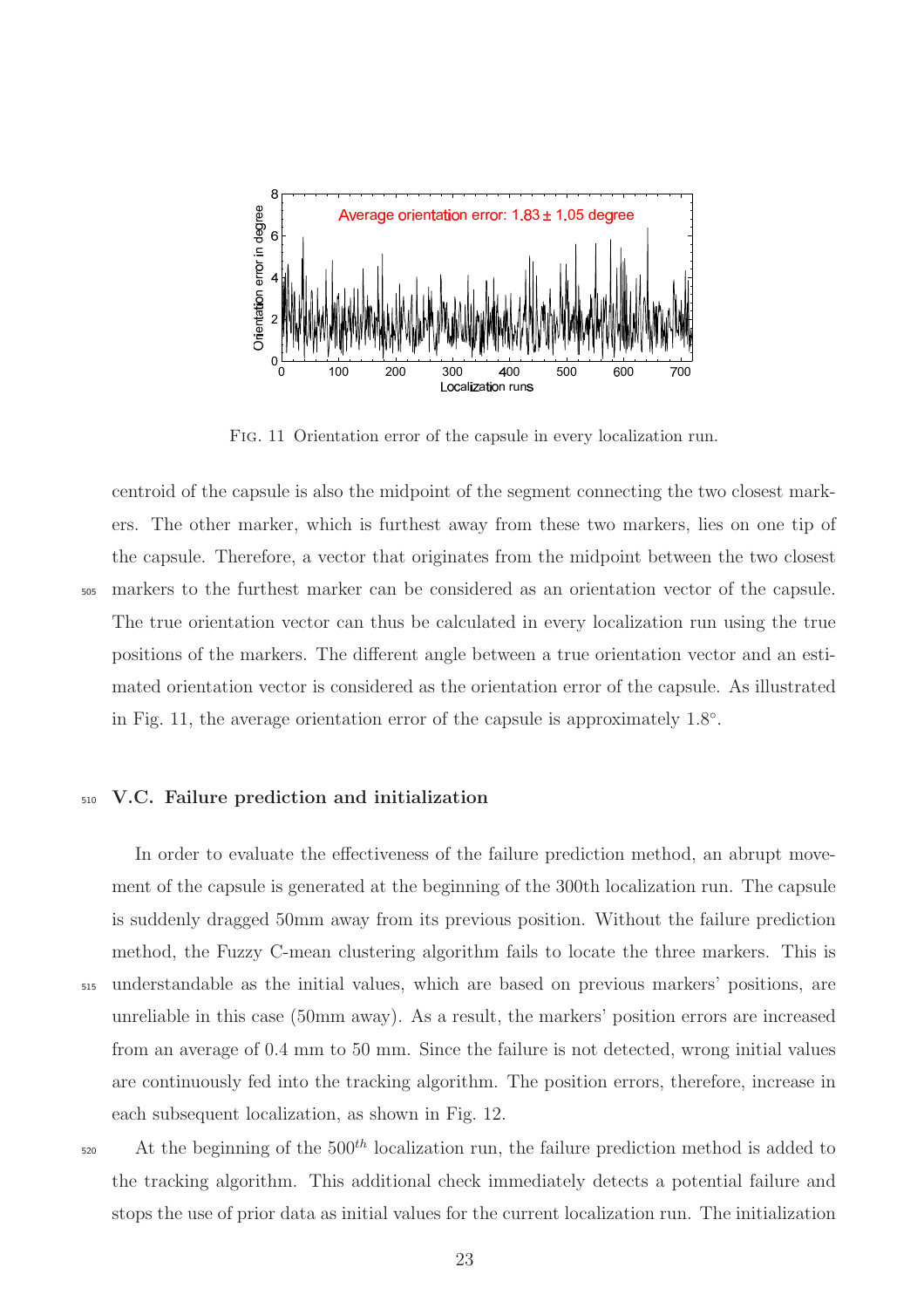

<span id="page-25-1"></span>Fig. 12 Markers' position errors (top) and computational time (bottom) with and without the failure prediction method.

method is then activated to estimate new initial inputs for the Fuzzy C-mean clustering algorithm. This procedure takes 0.41s (shown as a surge on the bottom plot in Fig. [12\)](#page-25-1) <sup>525</sup> before the markers are kept on track with a similar accuracy as the first 300 runs. This demonstrates the necessity and effectiveness of the failure prediction method in maintaining a high accuracy for the localization procedure.

<span id="page-25-0"></span>V.D. Effect of phantom size and capsule movement speed on the tracking accuracy

<sup>530</sup> Scattering of gamma rays in a patient body affects the tracking accuracy. Scattering occurs more often in a thick patient body than in a smaller body, thus different dimensions of the phantom are simulated to evaluate the effect of a patient's thickness on the tracking performance. The phantom's diameters considered are 20cm, 25cm, 30cm, 35cm, and 40 cm. As can be seen in Fig. [13,](#page-26-0) the average position error of an entire simulation is higher <sup>535</sup> when the phantom's diameter is increased. This is because the larger the diameter of the phantom is, the more scattered coincidence events occur, or in other words, the less true coincidence lines being obtained. Reported by GATE, an average percentage of true coincidence events in one entire simulation are 73.1%, 65.4%, 58.8%, 52.6%, and 47.3% when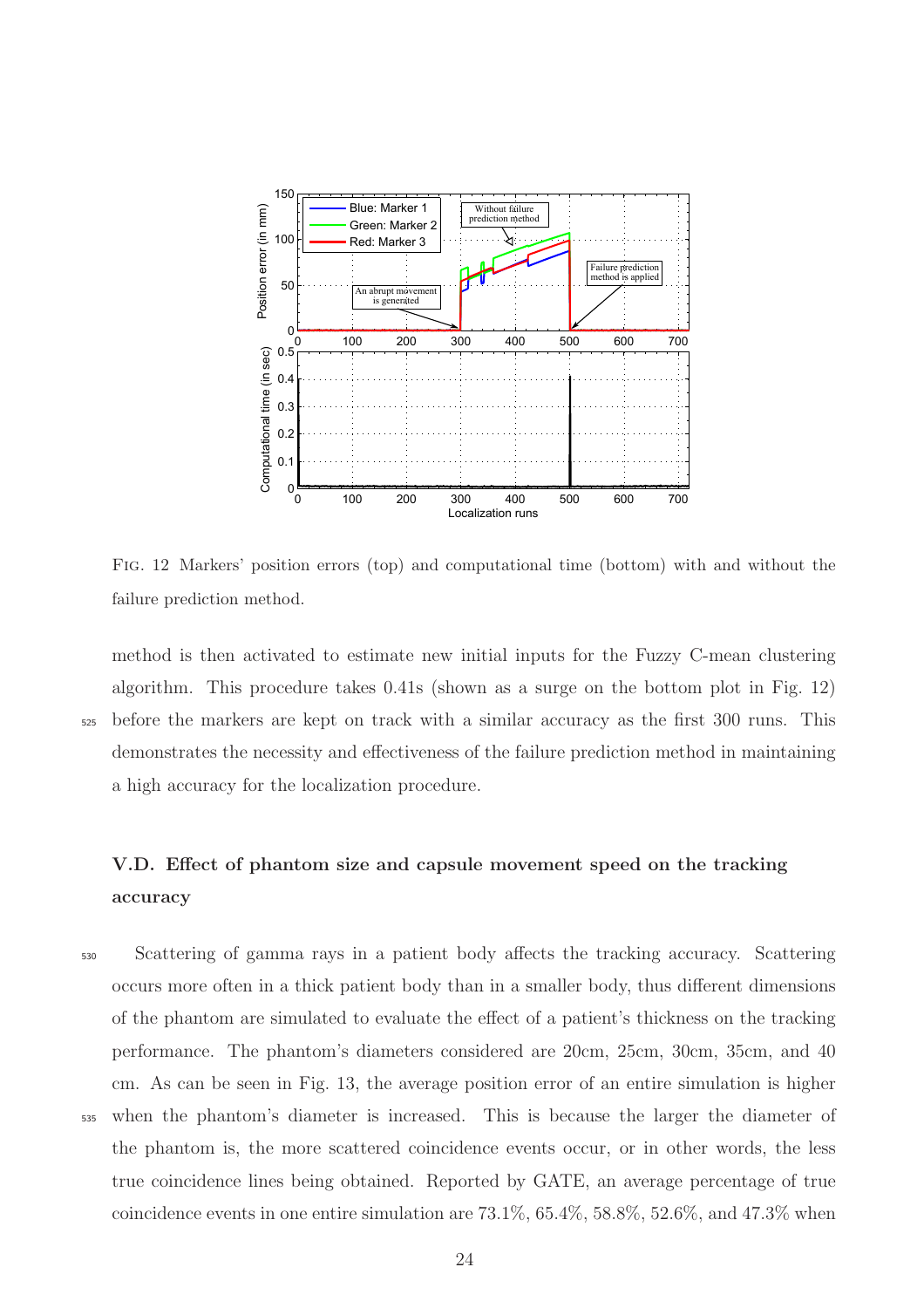

<span id="page-26-0"></span>Fig. 13 Average position error of the capsule over an entire dataset versus movement speeds of the capsule and phantom sizes. Five bars in each group represent five different diameters of the phantom (from 20cm to 40cm). One-side error bar is placed on the top of the main bar, which represents the standard deviation of the position error in one dataset.

the phantom's diameter varies from 20cm to 40cm, respectively. Due to both attenuation <sup>540</sup> and scattering characteristics of gamma rays, the total number of coincidence lines detected in each localization time interval is decreased in relation with the increase of the patient's thickness. Therefore, for comparison purposes the results shown in Fig. [13](#page-26-0) are generated using all coincidence lines collected in one localization run instead of only 210 lines per run as previously.

<sup>545</sup> In this section, effect of the movement speed of the capsule on the tracking performance is also investigated. The capsule moves along the same trajectory as previously, however eight different levels of the movement speeds are simulated, which are 5mm/s, 10mm/s, 15  $\text{mm/s}, 20 \text{ mm/s}, 25 \text{ mm/s}, 30 \text{ mm/s}, 35 \text{ mm/s}, \text{and } 40 \text{ mm/s}$  orbiting around the z axis, combined with  $2.5 \text{mm/s}$ ,  $5 \text{mm/s}$ ,  $7.5 \text{mm/s}$ ,  $10 \text{mm/s}$ ,  $12.5 \text{mm/s}$ ,  $15 \text{mm/s}$ ,  $17.5 \text{mm/s}$ , <sup>550</sup> and 20 mm/s translation along the z axis, respectively. As shown in Fig. [13,](#page-26-0) the speed of the capsule movement has a slight effect on the tracking accuracy. The average position error becomes slightly higher when the capsule moves faster. In addition, the results have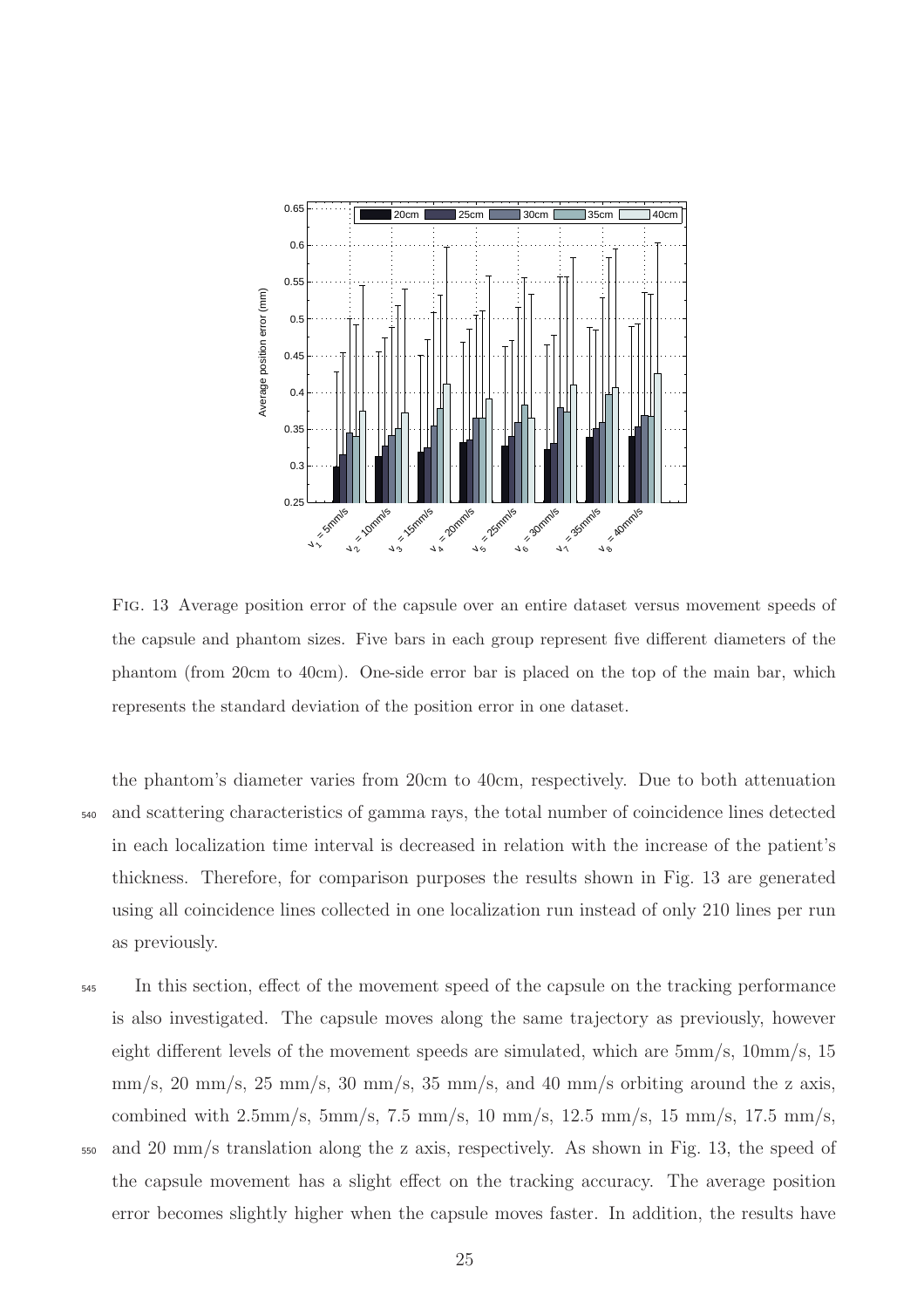

Fig. 14 Coincidence lines collected by a small detector system (left) and by the full-ring scanner (right).

<span id="page-27-0"></span>demonstrated a high reliability of the tracking algorithm as three markers are successfully located in the worst case when the thickest patient body (40cm) and the highest movement <sup>555</sup> speed (40mm/s) are simulated.

# V.E. Performance comparison between the full-ring scanner and a smaller detector system

As opposed to the conventional PET imaging technique, the localization method for WCE does not require the full-ring geometry. Therefore, a new simulation dataset, which is for <sup>560</sup> a smaller detector system with two pairs of detector modules (Fig. [4\)](#page-10-0), has been created to evaluate how a smaller detector geometry affects the tracking performance.

In order to compare these results with the results from the full-ring detector, most of the parameters of the previously simulated model are kept unchanged, such as the capsule speed (5mm/s), the capsule movement trajectory, the phantom size (20cm), the crystal size  $565$  (4mm  $\times$  6mm  $\times$  20mm), the crystal type (GSO), the detector diameter at the surface of the crystals (86.4cm), and etc. However, instead of using 28 blocks (each block is made of  $22 \times 29$  crystals), the new simulation uses only 4 blocks (each block contains  $38 \times 29$ 

crystals). This means that the number of crystals used in this simulation is decreased by four times  $(4 \times 38 \times 29 = 4,408$  crystals, compared with  $28 \times 22 \times 29 = 17,864$  crystals).

<sup>570</sup> Due to the decreased number of the crystals, only 204,484 coincidence lines are recorded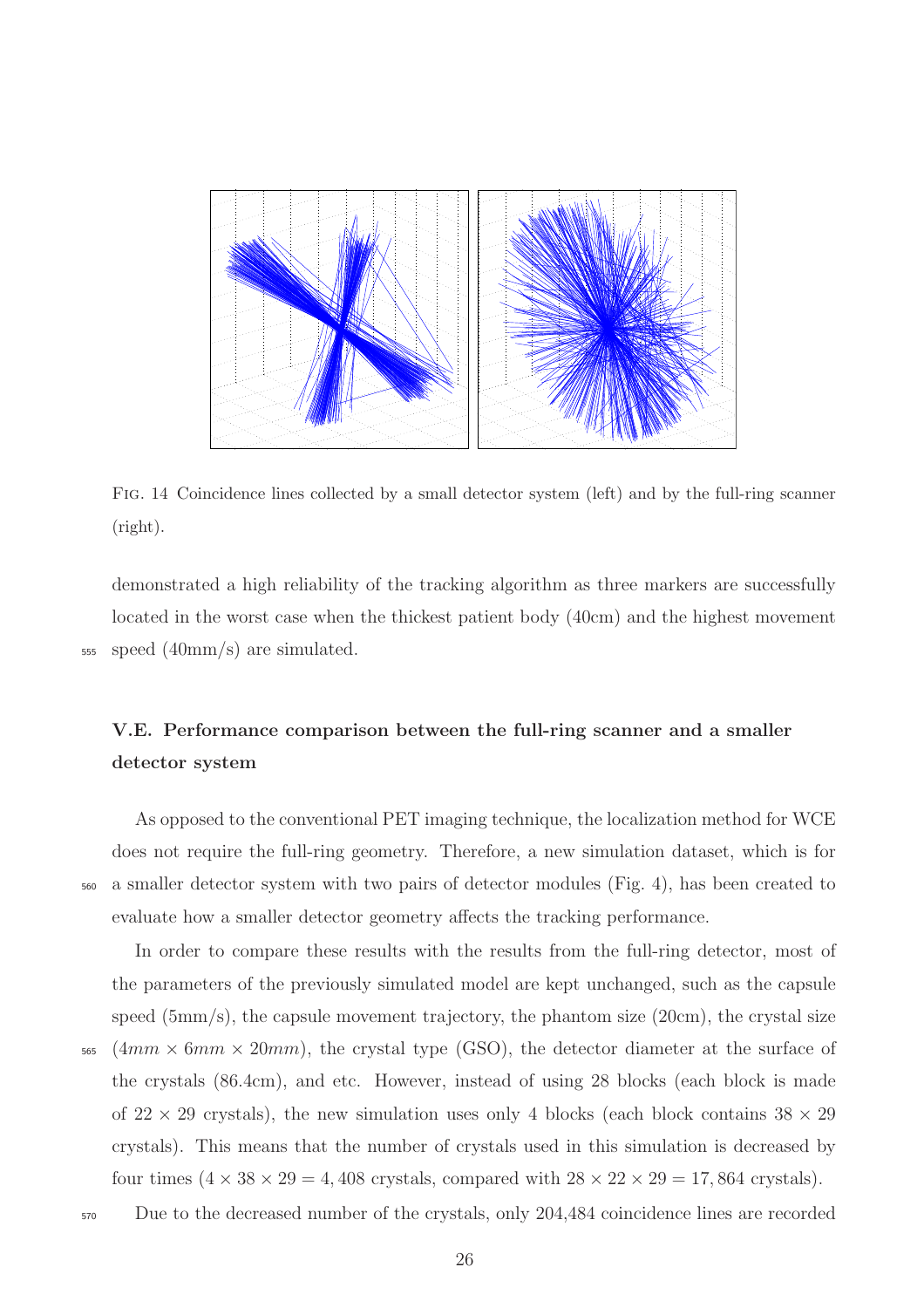throughout 720 localization runs in this simulation (i.e. on average 284 lines per run). Again, 210 lines out of 284 lines are input to the tracking algorithm in each localization run to speed up the algorithm computation. Figure [14](#page-27-0) illustrates a visual comparison between the coincidence lines collected in this simulation and those collected by the full-ring <sup>575</sup> scanner. After the tracking algorithm is implemented, the tracking accuracy obtained is even enhanced slightly. The position errors of the three markers are  $0.36mm \pm 0.18mm$ ,  $0.36mm \pm 0.19mm$ , and  $0.35mm \pm 0.17mm$ , respectively, and the success rate is maintained at 100%.

<span id="page-28-0"></span>Table I A comparison between the full-ring scanner and a small detector system in the number of total coincidence lines, the number of true coincidence lines, the true coincidence rate, and the average number of coincidence lines in each localization run when different phantom sizes are simulated

|           |           |             |            | Phantom Detector Number of Number of True coincidence Average number |                  |
|-----------|-----------|-------------|------------|----------------------------------------------------------------------|------------------|
| diameters | systems   | total lines | true lines | rate                                                                 | of lines per run |
| 20cm      | Full ring | 1,735,600   | 1,268,390  | 73.1%                                                                | 2410             |
|           | Reduced   | 204,484     | 167,512    | 81.9%                                                                | 284              |
| 25cm      | Full ring | 1,147,045   | 750,291    | 65.4%                                                                | 1593             |
|           | Reduced   | 131,947     | 100,194    | 75.9%                                                                | 183              |
| 30cm      | Full ring | 768,010     | 451,483    | 58.8%                                                                | 1067             |
|           | Reduced   | 86,376      | 60,593     | 70.2%                                                                | 120              |
| 35cm      | Full ring | 519,842     | 273,639    | 52.6%                                                                | 722              |
|           | Reduced   | 57,360      | 36,809     | 64.2%                                                                | 80               |
| 40cm      | Full ring | 354,354     | 167,442    | 47.3%                                                                | 492              |
|           | Reduced   | 38,547      | 22,800     | 59.2%                                                                | 54               |

There are two reasons for why the tracking accuracy is slightly better than previously <sup>580</sup> achieved when a full-ring scanner is used. Firstly, this is because of the increase in the true coincidence rate (as shown in Table [I\)](#page-28-0). Given a less number of detector blocks (4 compared to 28), the possibility of detecting scattered coincidence and random coincidence by the smaller detector system is reduced. Secondly, regardless of how many coincidence lines are recorded totally in each localization run, the same number of lines (210) is fed to the <sup>585</sup> tracking algorithm for both datasets. Therefore, the tracking algorithm was implemented with a larger number of true coincidence lines for this simulation dataset.

Although the activity of the isotope is chosen at the same level for both datasets, the success rate using the reduced geometry is retained at 100%. However, with a larger phan-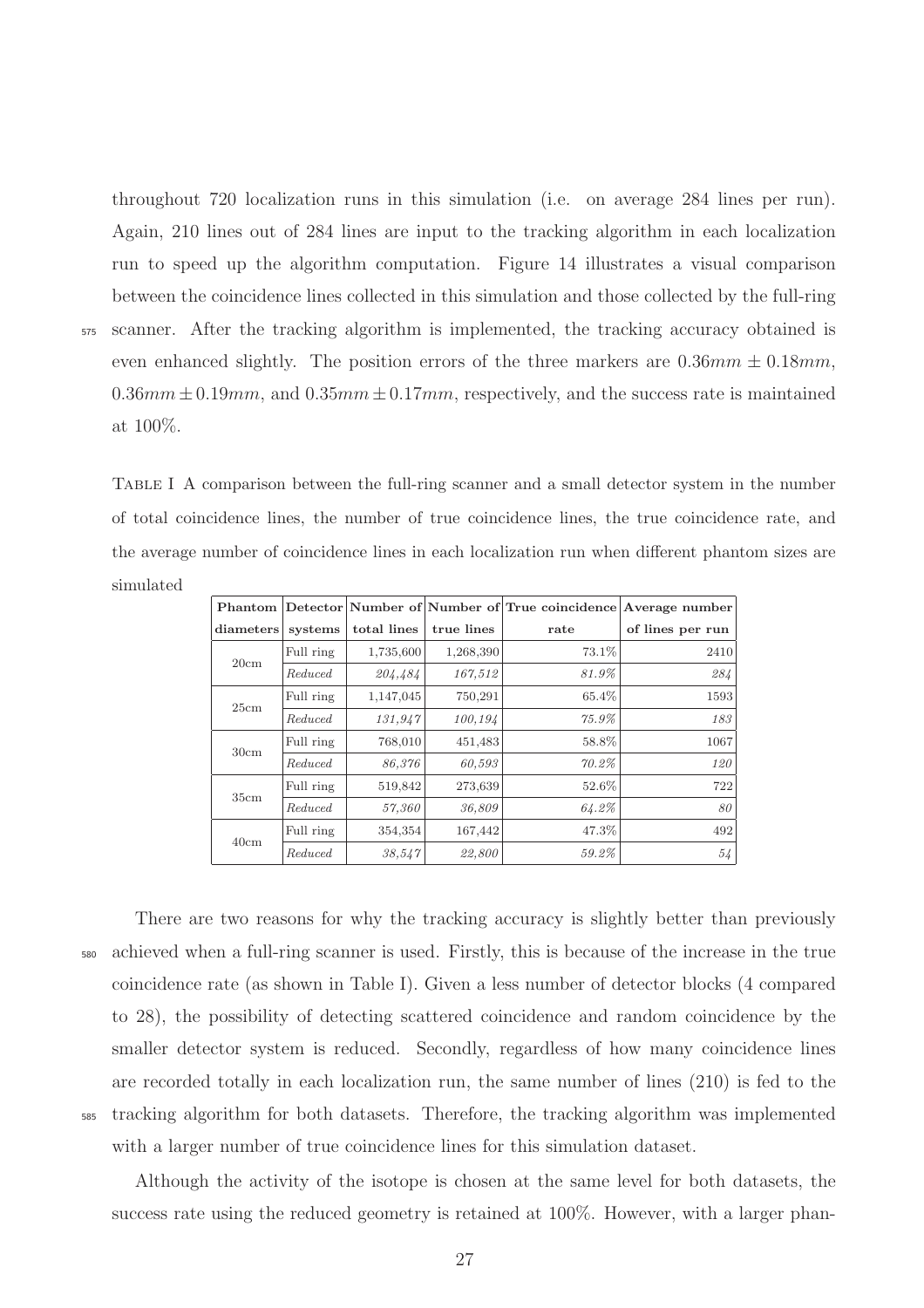

<span id="page-29-0"></span>Fig. 15 Average number of coincidence lines collected in each localization run by both scanners when different phantom diameters are simulated. These data are fitted in two third-order polynomial curves colored correspondingly.

tom diameter, the average number of coincidence lines recorded in each localization run is <sup>590</sup> expected to decrease to be less than the desired number of 210. Therefore, to determine what activity of the isotope should be chosen when the patient thickness is changed, different phantom diameters have also been simulated. Table [I](#page-28-0) presents a comparison in the number of coincidence lines and the true coincidence rate collected by both detector systems when different phantom diameters are used.

<sup>595</sup> Depending on the tracking frequency and the phantom size, the minimum activity requirement of the isotope contained in the markers can approximately be estimated from:

$$
A_{min} = 1.85 \times \frac{f}{20} \times \frac{210}{n(d)} = \frac{19.425 \times f}{n(d)} \quad \text{(in MBq)} \tag{19}
$$

where 1.85MBq, 20Hz, 210 lines are the activity, the tracking frequency and the desired  $\frac{600}{100}$  number of lines per run chosen in this study, f is the tracking frequency, and n(d) is the number of lines per run corresponding to the phantom diameter (d) that can be selected from the fitted curves as shown in Fig [.15.](#page-29-0)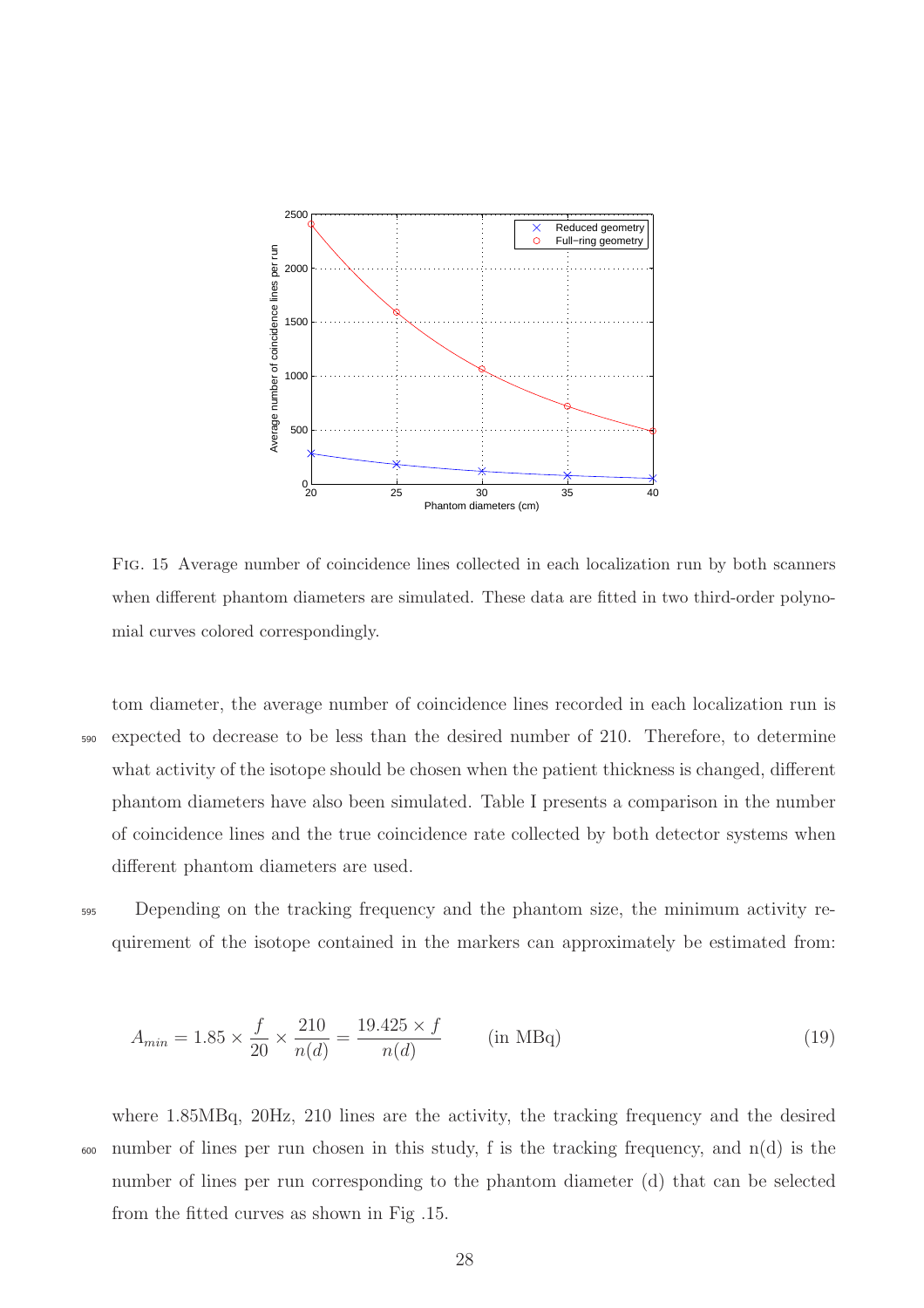### VI. DISCUSSION

One typical limitation of the conventional PET imaging technique is the field of view <sup>605</sup> (FOV) constraint, in which radioactive sources that fall beyond the FOV would not be imaged. Similarly, in this localization method, the capsule would not be localized once its movement exceeds the FOV. However, thanks to the real-time tracking (a tracking frequency of 20Hz in this study), this limitation can be overcome. Being located in real-time, it is possible to ensure that the capsule is always within the FOV. When the capsule is close to <sup>610</sup> the boundary of the FOV, the patient bed will be moved accordingly so that the current capsule position is approximately at the center of the FOV. In commercial PET systems, the patient bed position can be manipulated precisely in all lateral, vertical and longitudinal directions. The subsequent calculation to estimate the capsules localization information can then be compensated by adding the translation vector of the patient bed movement to the <sup>615</sup> coordinates of the reference coordinate system.

The tracking algorithm developed in this study is reliable in computing the position and orientation of the capsule. Owing to the effectiveness of the failure prediction method and the initialization method based on finding the center of the triangle, the localization was never observed to fail over the datasets used in this study. Even in extreme cases where the <sup>620</sup> capsule has an abrupt movement, the capsule can still be localized. The failure prediction method temporarily stops the use of the Fuzzy C-mean clustering algorithm in situations where initial positions of the markers are unacceptable, and waits until the initialization method is activated to provide more sufficient initial values to the clustering algorithm. In addition, given reasonably accurate estimated position of the triangle center (an average <sup>625</sup> position error of 0.88 mm as shown in Fig. [9\)](#page-22-1), the initialization method is likely to generate adequate initial values.

Due to safety and not causing discomfort to a patient, the capsule is not allowed to move too fast inside the GI tract. Additionally, abrupt capsule movement can be detected effectively by the failure prediction method. Therefore, the tracking frequency is not necessarily <sup>630</sup> as high as 20Hz performed in this study. With a lower tracking rate, i.e. longer sampling time, the same level of activity of the marker will provide a proportionally higher number of coincidence lines collected in each localization run. Accordingly, the activity of the marker can thus be chosen at a lower value. However, for thick and heavy patients, the activity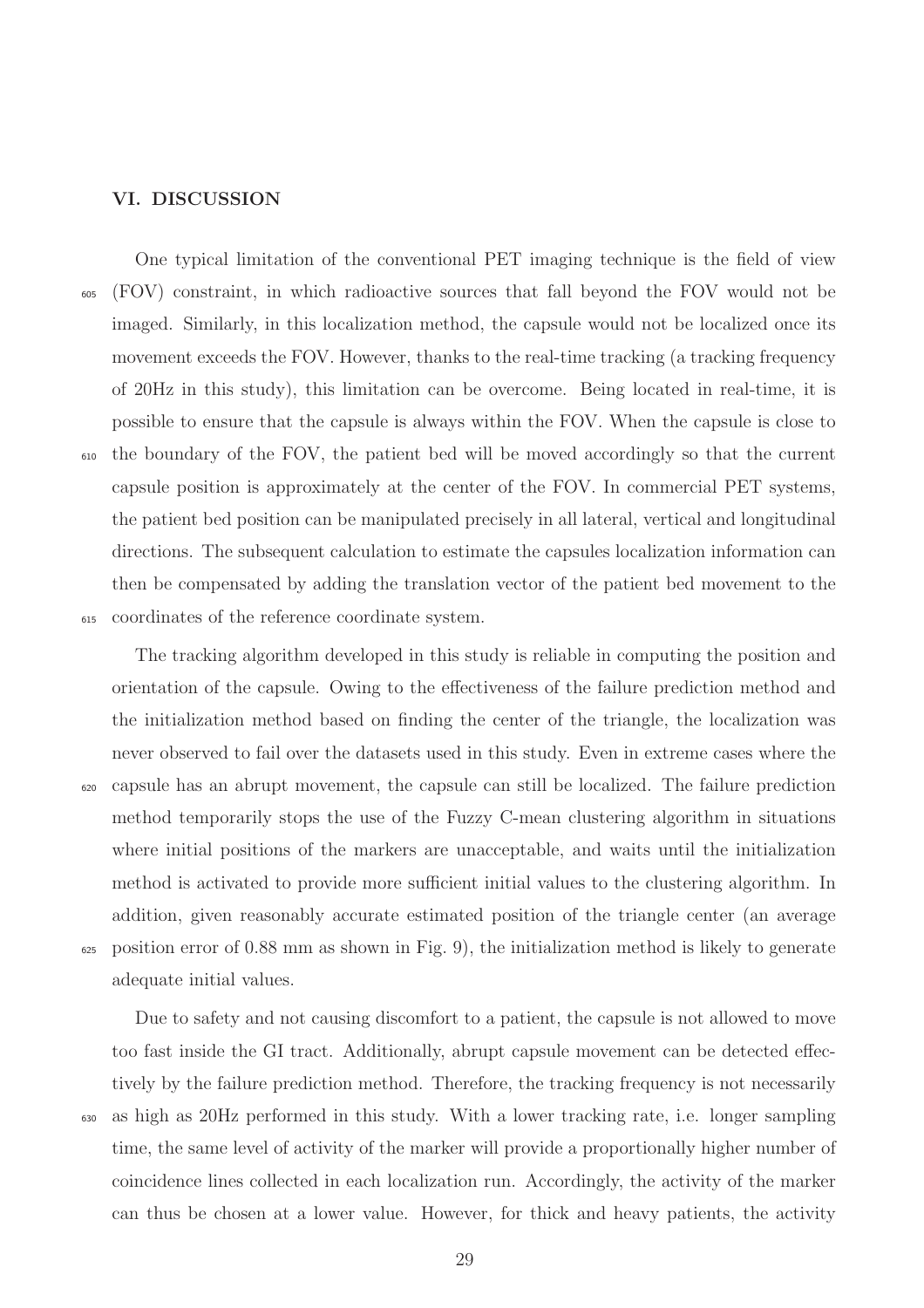would have to be increased to compensate the gamma rays that attenuate and scatter in <sup>635</sup> the patient body to ensure a sufficient number of coincidence lines are input to the tracking algorithm.

The localization method proposed in this paper is not limited to the application of robotic endoscopic capsules, and it can be extended to track other medical devices where position and orientation information is required in diagnosis and treatment of diseases. In such <sup>640</sup> applications, the number of the markers embedded in the device can be varied (more than three) with various configurations, and they would be likely to be located by an algorithm similar to the tracking algorithm presented in this paper. In a future work, commercial PET scanners will be utilized to further validate the proposed localization method. Thanks to the high reliability of the GATE simulation which has been proved in the literature, the <sup>645</sup> tracking performance is not expected to be much different when the method is evaluated with a real PET scanner.

# VII. CONCLUSION

This paper has presented an innovative localization method for WCE based on tracking three positron emission markers embedded in the capsule's cover. Using simulation data <sup>650</sup> acquired from the GATE simulation toolkit, the performance of the tracking algorithm has been evaluated. Results obtained after implementing the tracking algorithm show that this localization method can potentially achieve real-time tracking with a high tracking accuracy. The position and orientation of the capsule can be computed in 2ms to 3ms (compared to 50ms of sampling time) with an average position error of less than 0.4mm and an average <sub>655</sub> orientation error of less than 2<sup>°</sup>. Furthermore, free space occupation inside the capsule and zero battery consumption are also great advantages of this localization method. The localization system is expected to be compatible with any actuation mechanisms for WCE as there is no conflict between gamma rays and electric and magnetic fields used in other actuation systems. A disadvantage of this method is the radiation exposure to the patient <sup>660</sup> body from the three radioactive markers. However, the activity used in this localization method (1.85MBq x 3 markers = 5.55 MBq of  $^{22}$ Na in several hours) is much lower than in clinical PET imaging (typically 200-600 MBq of  $^{18}$ F-FDG in approximately 2 hours<sup>[33](#page-35-3)</sup>), and it can be lessened even more in practice if a lower tracking frequency is chosen. In future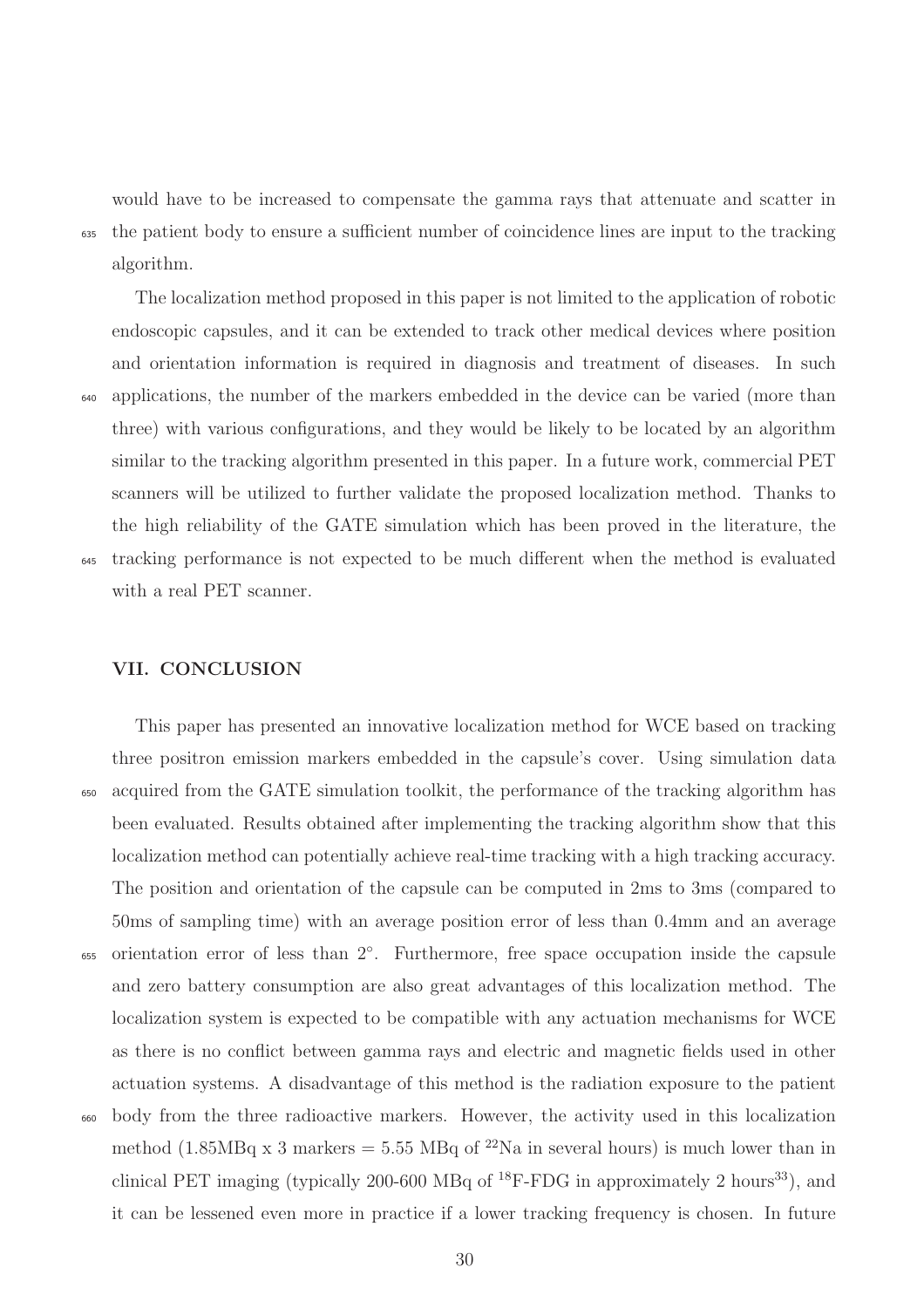work, the tracking algorithm will be evaluated using experimental data when the localization <sup>665</sup> method is tested with conventional PET scanners.

# REFERENCES

- <span id="page-32-0"></span><sup>a)</sup>This work was supported in part by the funds available in Intelligent Nano-Tera Research Systems Laboratory
- <span id="page-32-1"></span>b)[dtt581@uowmail.edu.au](mailto:dtt581@uowmail.edu.au)
- <span id="page-32-2"></span><sup>670</sup> <sup>c)</sup>[gursel@uow.edu.au;](mailto:gursel@uow.edu.au) corresponding author; ARC Centre of Excellence for Electromaterials Sience, University of Wollongong, New South Wales, 2522, Australia
	- d)[steven.harvey@sesiahs.health.nsw.gov.au](mailto:steven.harvey@sesiahs.health.nsw.gov.au)

<span id="page-32-4"></span><span id="page-32-3"></span>e)[hz467@uowmail.edu.au](mailto:hz467@uowmail.edu.au)

<span id="page-32-6"></span><span id="page-32-5"></span>f)[weihuali@uow.edu.au](mailto:weihuali@uow.edu.au)

- <span id="page-32-7"></span>675 <sup>1</sup>G. Iddan, G. Meron, A. Glukhovsky, and P. Swain, "Wireless capsule endoscopy," Nature 405, 417–417 (2000).
	- <sup>2</sup>P. Swain, "At a watershed? technical developments in wireless capsule endoscopy," J. Dig. Dis 11, 259–265 (2010).

<span id="page-32-8"></span><sup>3</sup>B. Laulicht, N. J. Gidmark, A. Tripathi, and E. Mathiowitz, "Localization of magnetic <sup>680</sup> pills," Proc. Natl. Acad. Sci. USA 108, 2252–2257 (2011).

- <span id="page-32-9"></span><sup>4</sup>J. L. Gorlewicz, S. Battaglia, B. F. Smith, G. Ciuti, J. Gerding, A. Menciassi, K. L. Obstein, P. Valdastri, and R. J. Webster, "Wireless insufflation of the gastrointestinal tract," IEEE Trans. Biomed. Eng. 60, 1225–1233 (2013).
- <span id="page-32-10"></span><sup>5</sup>S. P. Woods and T. G. Constandinou, "Wireless capsule endoscope for targeted drug <sup>685</sup> delivery: Mechanics and design considerations," IEEE Trans. Biomed. Eng. 60, 945–953 (2013).
	- <sup>6</sup>K. Pahlavan, G. Bao, Y. Ye, S. Makarov, U. Khan, P. Swar, D. Cave, A. Karellas, P. Krishnamurthy, and K. Sayrafian, "Rf localization for wireless video capsule endoscopy," Int. J. Wireless Inform. Network 19, 326–340 (2012).
- <span id="page-32-12"></span><span id="page-32-11"></span> $690$ <sup>7</sup>K. Kong, D. Jeon, S. Yim, and S. Choi, "A robotic biopsy device for capsule endoscopy," J. Med. Devices 6, 031004–031012 (2012).
	- <sup>8</sup>J. L. Toennies, G. Tortora, M. Simi, P. Valdastri, and R. J. Webster, "Swallowable medical devices for diagnosis and surgery: the state of the art," Proc. Inst. Mech. Eng. C J. Mech.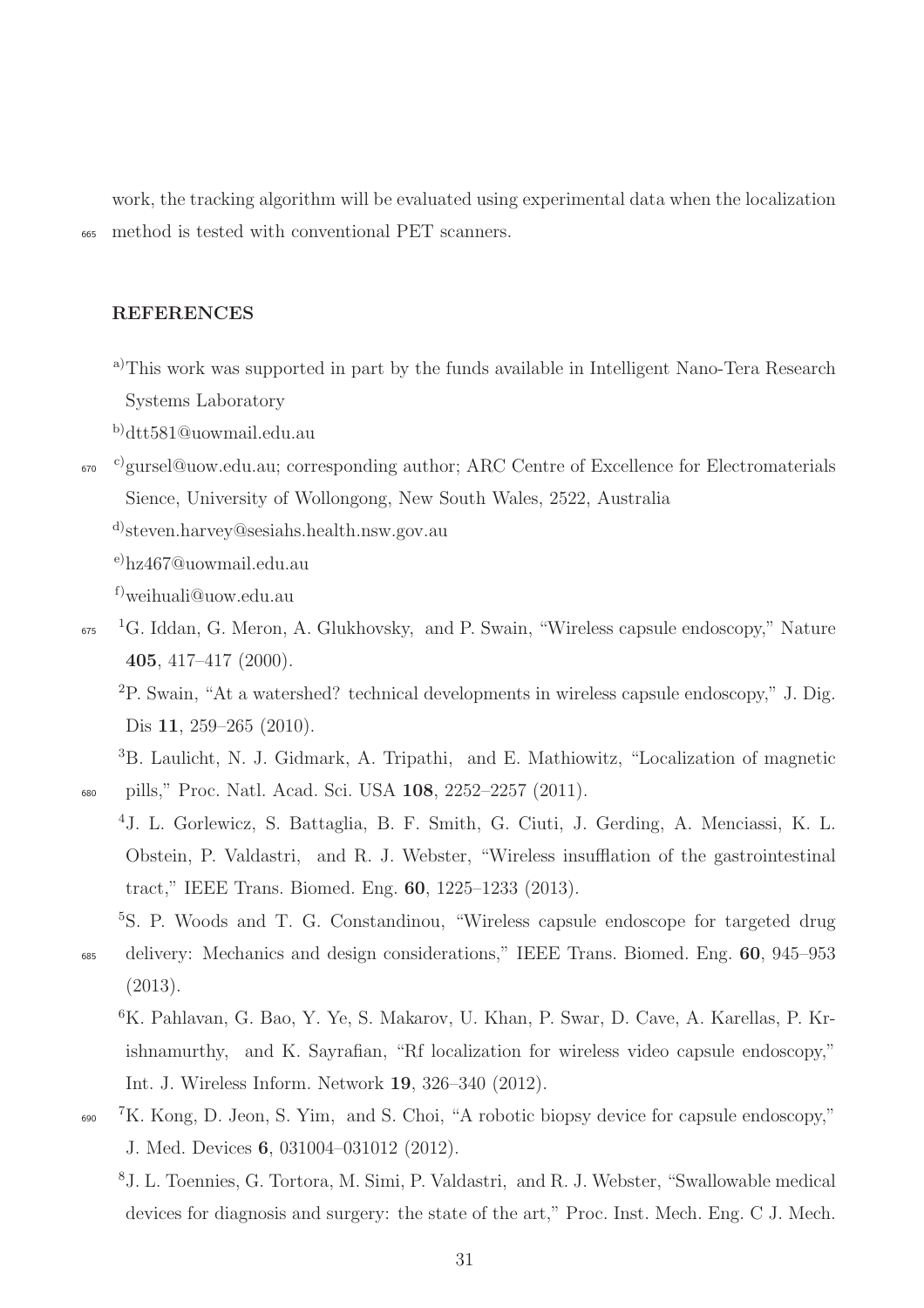<span id="page-33-0"></span>Eng. Sci. 224, 1397–1414 (2010).

- 695 <sup>9</sup>A. Arezzo, A. Menciassi, P. Valdastri, G. Ciuti, G. Lucarini, M. Salerno, C. Di Natali, M. Verra, P. Dario, and M. Morino, "Experimental assessment of a novel roboticallydriven endoscopic capsule compared to traditional colonoscopy," Dig. Liver Dis. 45, 657– 662 (2013).
- <span id="page-33-2"></span><span id="page-33-1"></span><sup>10</sup>Y. Kusuda, "A further step beyond wireless capsule endoscopy," Sens. Rev  $25, 259 - 260$ <sup>700</sup> (2005).
	- <sup>11</sup>T. D. Than, G. Alici, H. Zhou, and L. Weihua, "A review of localization systems for robotic endoscopic capsules," IEEE Trans. Biomed. Eng. 59, 2387–2399 (2012).
	- <sup>12</sup>D. Fischer, R. Schreiber, D. Levi, and R. Eliakim, "Capsule endoscopy: the localization system," Gastrointest. Endosc. Clin. N. Am. 14, 25–31 (2004).
- <span id="page-33-4"></span><span id="page-33-3"></span>705 <sup>13</sup>H. Chao, L. Mao, S. Shuang, Y. Wan'an, Z. Rui, and M. Q. H. Meng, "A cubic 3-axis magnetic sensor array for wirelessly tracking magnet position and orientation," IEEE Sens. J. 10, 903–913 (2010).
- <span id="page-33-5"></span><sup>14</sup>S. Hashi, S. Yabukami, H. Kanetaka, K. Ishiyama, and K. I. Arai, "Wireless magnetic position-sensing system using optimized pickup coils for higher accuracy," IEEE Trans. <sup>710</sup> Magn. 47, 3542–3545 (2011).

- <span id="page-33-6"></span><sup>15</sup>I. Aoki, A. Uchiyama, K. Arai, K. Ishiyama, and S. Yabukami, "Detecting system of position and posture of capsule medical device," U. S. Patent US7815563 B2, 1–58 (2010).
- <span id="page-33-7"></span><sup>16</sup>K. M. Miller, A. W. Mahoney, T. Schmid, and J. J. Abbott, "Proprioceptive magnetic-
- <span id="page-33-8"></span><sup>715</sup> field sensing for closed-loop control of magnetic capsule endoscopes," in *2012 IEEE/RSJ Int. Conf. IROS* (2012) pp. 1994–1999.
	- $17M.-G.$  Kim, Y.-S. Hong, and E.-J. Lim, "Position and orientation detection of capsule endoscopes in spiral motion," Int. J. Precis. Eng. Manuf. 11, 31–37 (2010).

<span id="page-33-9"></span><sup>18</sup>M. Salerno, G. Ciuti, G. Lucarini, R. Rizzo, P. Valdastri, A. Menciassi, A. Landi, and

- <span id="page-33-10"></span><sup>720</sup> P. Dario, "A discrete-time localization method for capsule endoscopy based on on-board magnetic sensing," Meas. Sci. Technol 23, 015701–015710 (2012).
	- <sup>19</sup>C. Di Natali, M. Beccani, and P. Valdastri, "Real-time pose detection for magnetic medical devices," IEEE Trans. Magn. 49, 3524–3527 (2013).

<sup>725</sup> less capsule technology: A review of development and future indication," Int. J. Antenn.

<span id="page-33-11"></span><sup>20</sup>M. R. Basar, F. Malek, K. M. Juni, M. S. Idris, and M. I. M. Saleh, "Ingestible wire-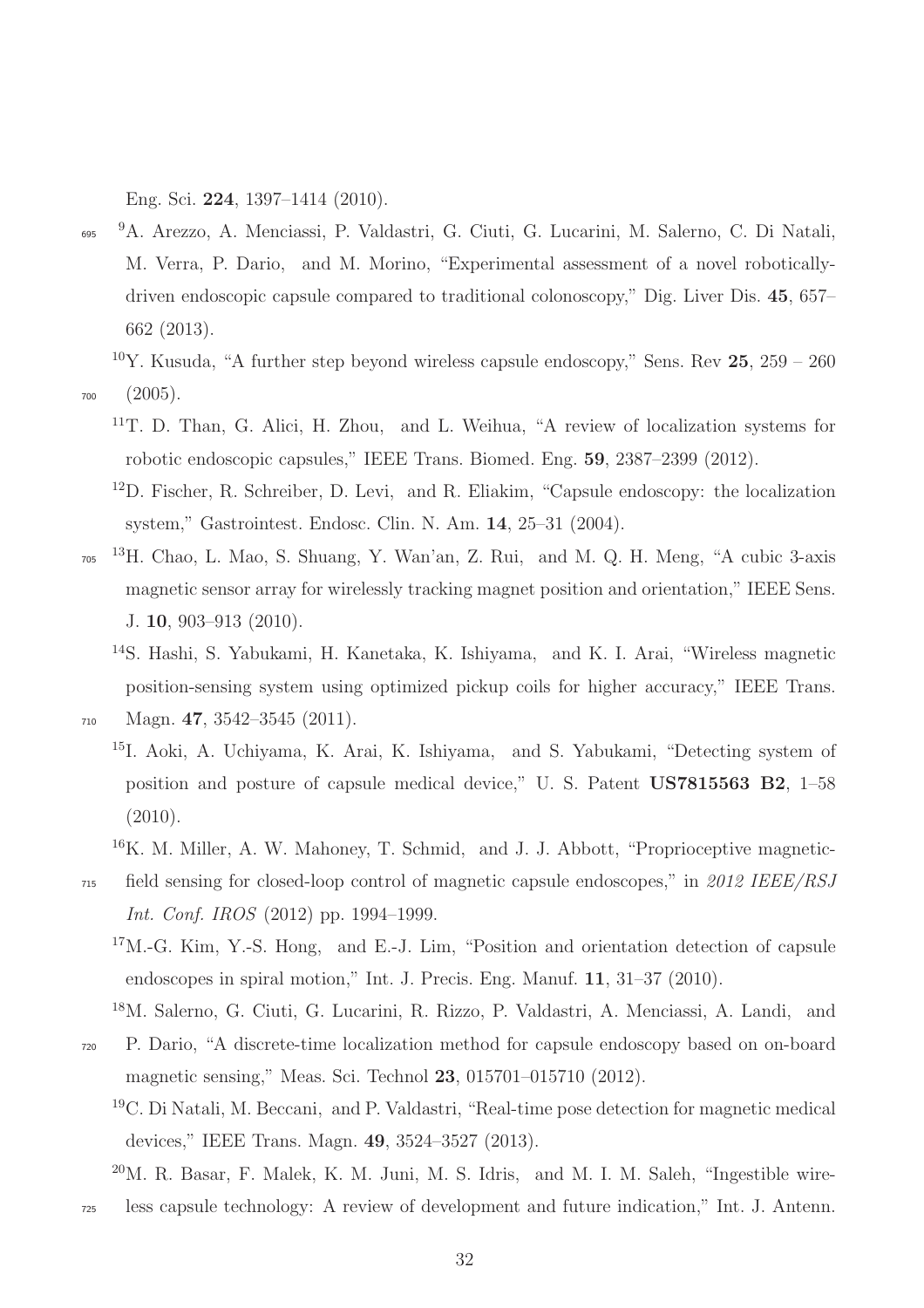Propag 2012, 1–14 (2012).

- <span id="page-34-0"></span><sup>21</sup>T. Xu, J. T. Wong, P. M. Shikhaliev, J. L. Ducote, M. S. Al-Ghazi, and S. Molloi, "Realtime tumor tracking using implanted positron emission markers: Concept and simulation study," Med. Phys. 33, 2598–2609 (2006).
- <span id="page-34-1"></span>730 <sup>22</sup>M. Chamberland, R. Wassenaar, B. Spencer, and T. Xu, "Performance evaluation of realtime motion tracking using positron emission fiducial markers," Med. Phys. 38, 810–819 (2011).
	- <sup>23</sup>H. Cember and T. Johnson, *Introduction to Health Physics: Fourth Edition* (Mcgraw-hill, 2008).
- <span id="page-34-3"></span><span id="page-34-2"></span> $2^{4}$ J. H. Hubbell and S. M. Seltzer, "Tables of x-ray mass attenuation coefficients and mass energy-absorption coefficients from 1 kev to 20 mev for elements  $z = 1$  to 92 and 48 additional substances of dosimetric interest," (1996).
- <span id="page-34-4"></span><sup>25</sup>N. W. Churchill, M. Chamberland, and T. Xu, "Algorithm and simulation for real-time positron emission based tumor tracking using a linear fiducial marker," Med. Phys. 36, <sup>740</sup> 1576–1586 (2009).
- <span id="page-34-6"></span><span id="page-34-5"></span>
	- <sup>26</sup>A. Wheeler and A. Ganji, *Introduction to Engineering Experimentation* (Pearson Higher Education, 2010).
	- <sup>27</sup>J. C. Bezdek, *Pattern Recognition with Fuzzy Objective Function Algorithms* (Kluwer Academic Publishers, 1981).
- <span id="page-34-7"></span><sup>28</sup>S. Jan, G. Santin, D. Strul, S. Staelens, K. Assi, D. Autret, S. Avner, R. Barbier, M. Bardis, P. M. Bloomfield, D. Brasse, V. Breton, P. Bruyndonckx, I. Buvat, A. F. Chatziioannou, Y. Choi, Y. H. Chung, C. Comtat, D. Donnarieix, L. Ferrer, S. J. Glick, C. J. Groiselle, D. Guez, P.-F. Honore, S. Kerhoas-Cavata, A. S. Kirov, V. Kohli, M. Koole, M. Krieguer, D. J. v. d. Laan, F. Lamare, G. Largeron, C. Lartizien, D. Lazaro, M. C. Maas, L. Maigne,
- <sup>750</sup> F. Mayet, F. Melot, C. Merheb, E. Pennacchio, J. Perez, U. Pietrzyk, F. R. Rannou, M. Rey, D. R. Schaart, C. R. Schmidtlein, L. Simon, T. Y. Song, J.-M. Vieira, D. Visvikis, R. V. d. Walle, E. Wiers, and C. Morel, "Gate: a simulation toolkit for pet and spect," Phys. Med. Biol. 49, 4543 (2004).
	- $^{29}$ F. Lamare, A. Turzo, Y. Bizais, C. C. L. Rest, and D. Visvikis, "Validation of a monte
- <span id="page-34-8"></span><sup>755</sup> carlo simulation of the philips allegro/gemini pet systems using gate," Phys. Med. Biol. 51, 943 (2006).